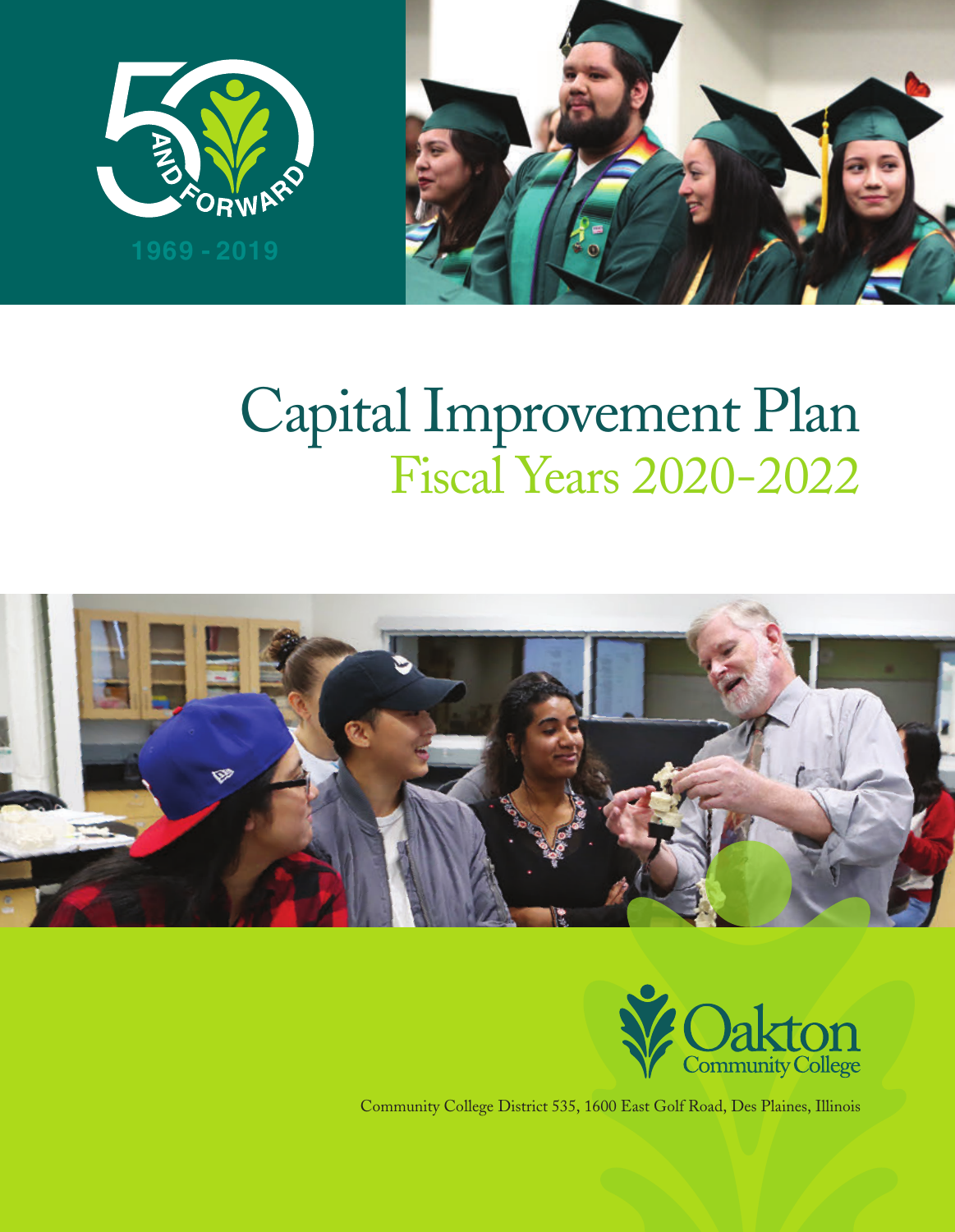## **CAPITAL IMPROVEMENT PROGRAM (CIP) FY2020-FY2022**

## **TABLE OF CONTENTS**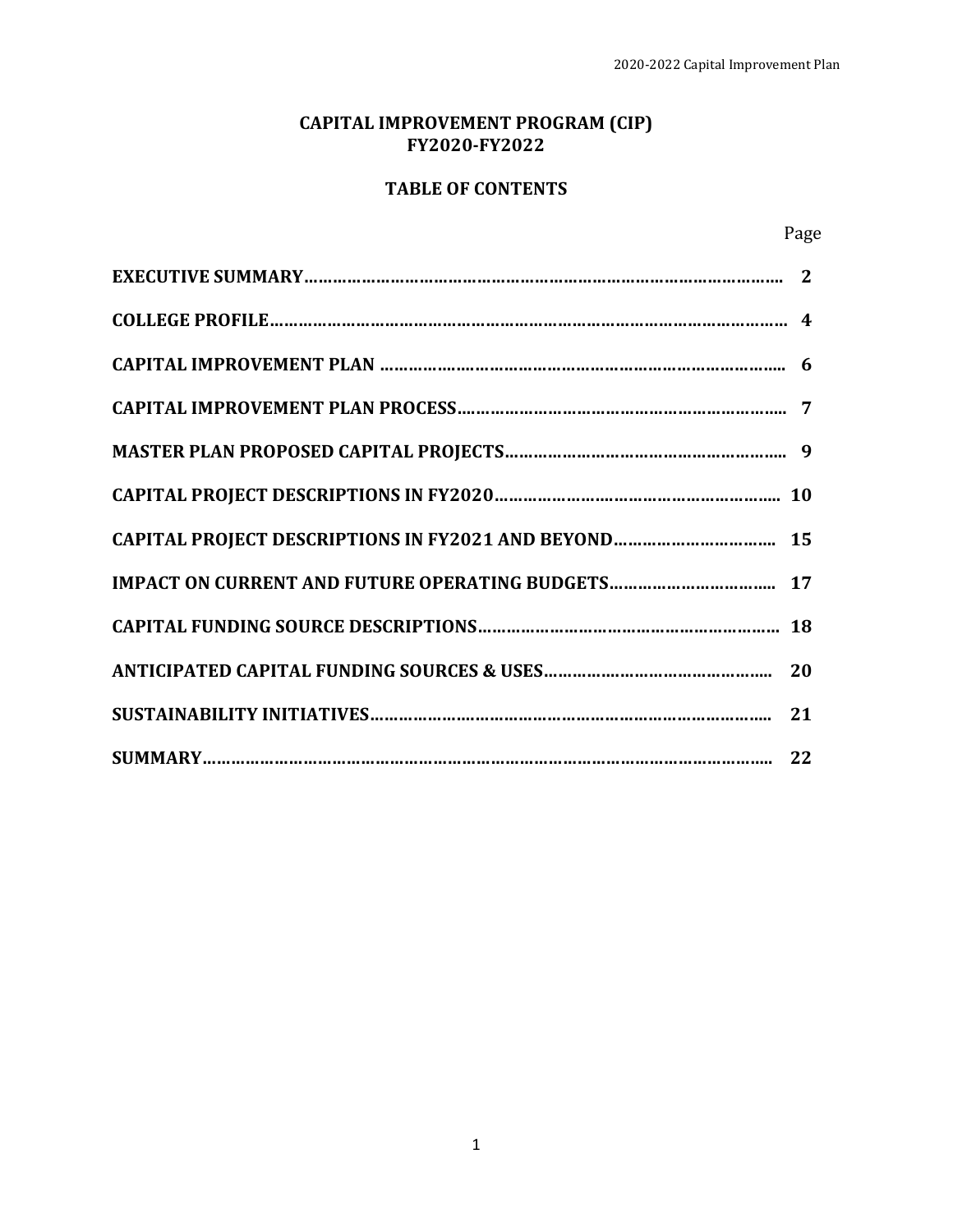## **EXECUTIVE SUMMARY**

Oakton Community College's Capital Improvement Plan (CIP) from FY2020 to FY2022 integrates the current Master Plan, proposed infrastructure improvements and annual capital improvements to be completed at the College. The CIP is the operational plan for implementing the College's Master Plan. Total funding for capital expenditures over the next 3 years is projected at \$28.7 million.

The CIP is built on the foundation of the five-year Master Plan approved by the Oakton Board of Trustees in June 2017. The College selected Perkins+Will as its primary architect to create the Master Plan and a number of areas have been identified as priorities for improvement which are reflected in the CIP:

## **Life, Health & Safety**

• The focus of the CIP in the immediate term is around critical life, safety & health projects, which aims to undertake work necessary to keep buildings open and infrastructure operating in support of the educational mission. Without fully operational facilities, students, faculty and staff cannot do their best work. Critical life, safety & health projects will extend the life of Oakton facilities and provide life/safety enhancements (upgrades to physical plant, code compliance, energy conservation etc.).

## **Critical Deferred Maintenance**

- The CIP reflects prioritization of "responsible deferred maintenance", which is a recognition that while there will never be sufficient funds to pay for every single maintenance project, there are smarter practices which can stretch budgets further. Critical deferred maintenance projects address the capital backlog through systematic replacements that will reduce facilities operating costs, energy use, and risk while at the same time supporting institutional recruitment and retention efforts.
- Priorities in the current CIP also look to undertake natural areas conservation to remove fallen trees and logs throughout the campus area which pose a safety hazard and perform prescribed burn management to remove invasive vegetation.

#### **Overcrowding Relief and Educational Programming**

- Completion of the renovation of vacated space in the "West End" of the Des Plaines campus is also proposed in this CIP, including relocation of the IT data center from the basement to the 2nd floor to eliminate flooding concerns, and renovations to relocate administrative offices and address overcrowding in the basement.
- Addressing classrooms that appeared to be crowded with too much furniture will be removed to allow for collaborative flexibility.

#### **Common Gathering Areas**

• Redesigning cafeterias at Skokie and Des Plaines which will include new lighting, finishes, furnishings in dining area and renovation to kitchen. Upgrades will be aligned with findings from a food quality and preferences survey to reflect the growing racialethnic and religious diversity of the student demographic.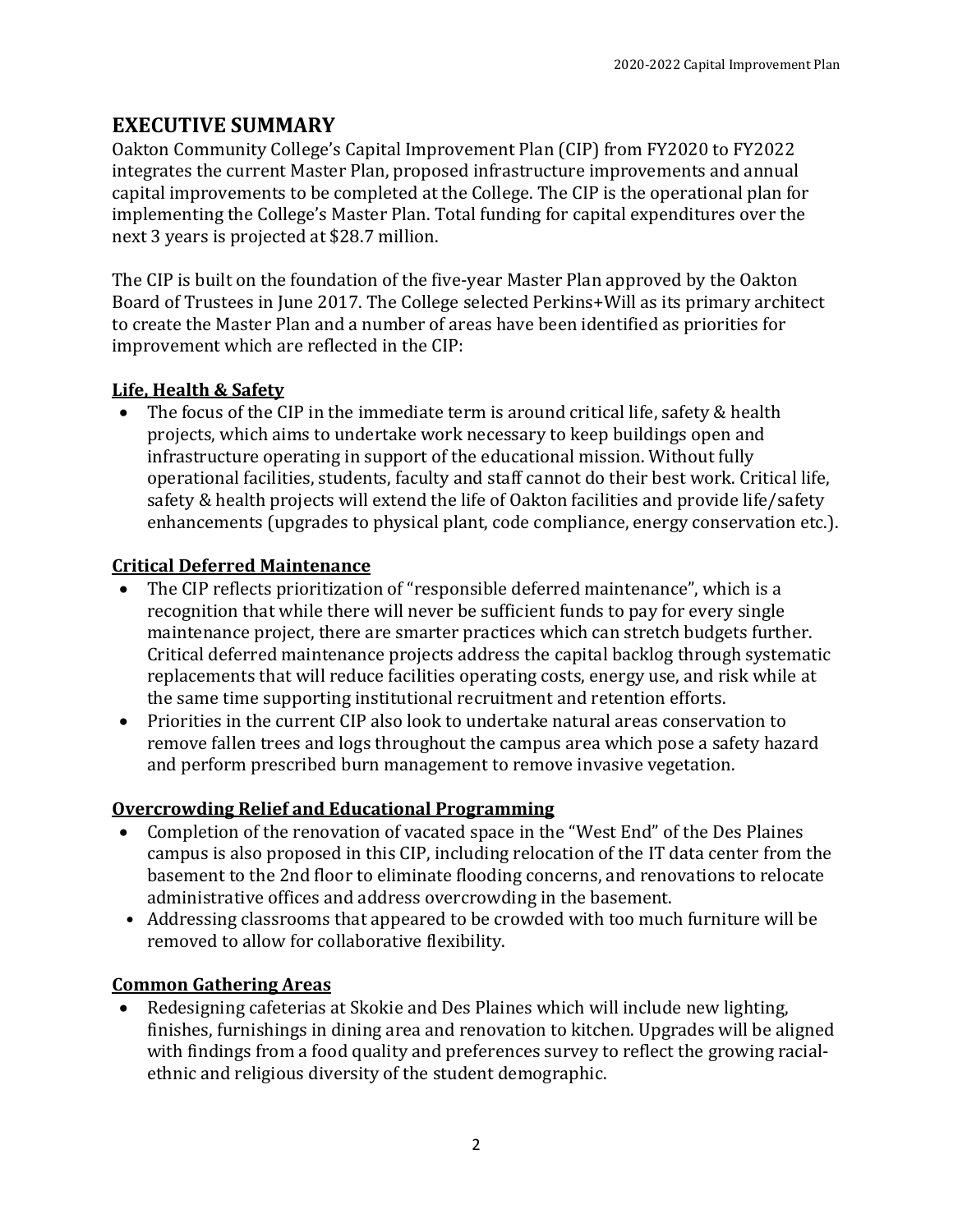Additional information is also included to provide the reader with an understanding of all aspects related to capital planning and funding. A narrative description of capital funds that support the program is included along with project descriptions, budgets and schedules. As noted, the CIP operationalizes the master plan providing specific detail on funding and outcomes. The CIP will be updated annually to reflect the master plan and other infrastructure priorities of Oakton Community College.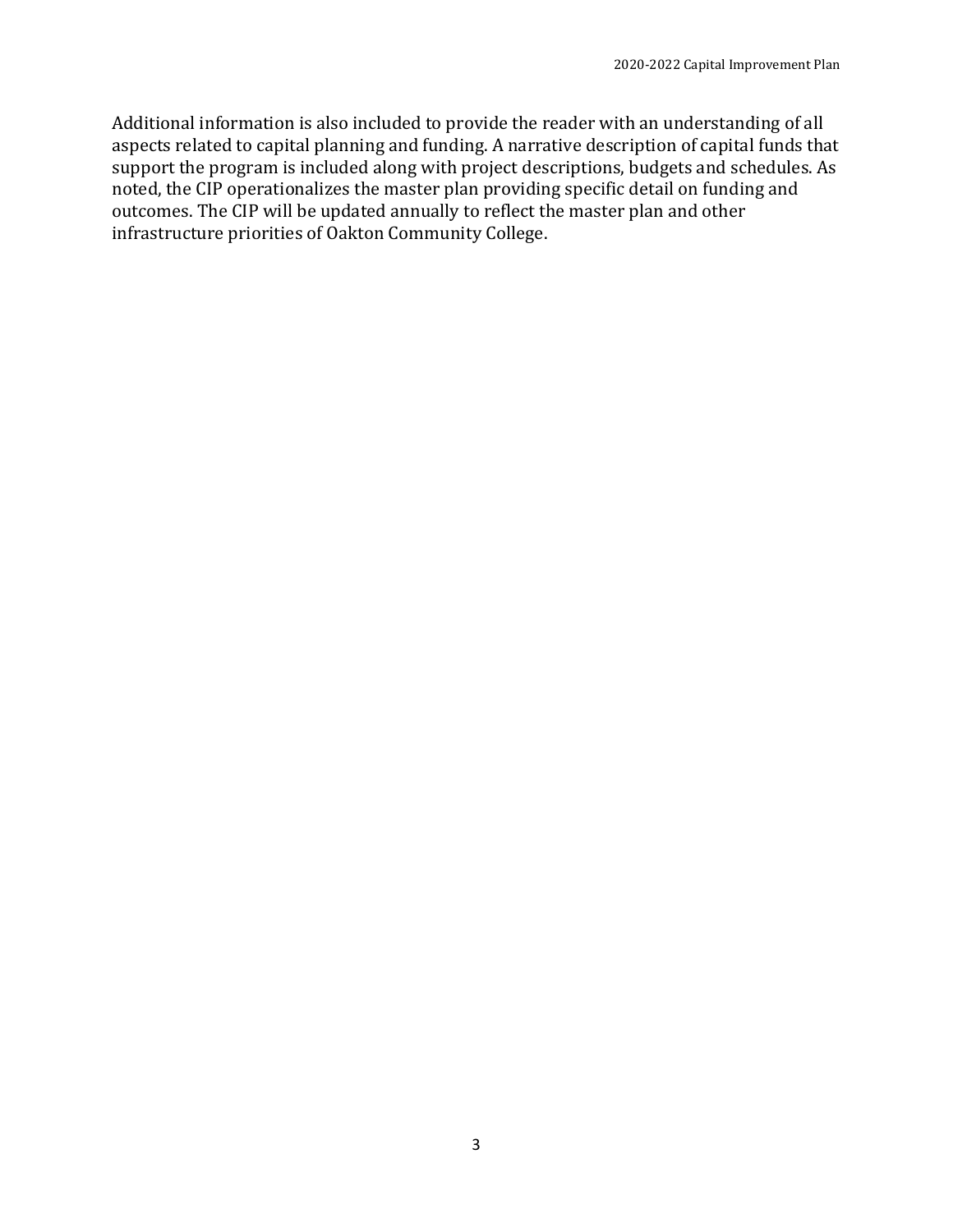# **COLLEGE PROFILE**

Oakton Community College is a two-year community college with two physical campuses: one in Des Plaines, Illinois, and one in Skokie, Illinois. Oakton's Main Campus in Des Plaines is located on 147 acres of woodlands and prairie between Golf Road to the south and Central Road to the north and is bordered on the west by the Des Plaines River. The Des Plaines Campus has one main building—a modern, red-brick construction with 435,000 square feet—and the Margaret Burke Lee Science and Health Careers Center—a 93,000 square foot academic building. The campus has athletic and recreation fields and is set within a forested area along the Des Plaines River. The 26-acre Ray Harstein Campus is located in Skokie, Illinois. This campus has one building that serves a wide range of functions.

The College also hosts courses at various community facilities throughout the district and has an online presence. The Alliance for Lifelong Learning provides non-credit courses and training session for district residents. District 535 serves a total population of 475,000 people and encompasses an area of 107 square miles, making it one of the most densely populated districts in the state.

Founded in 1969, Oakton Community College opened its doors to 832 students in fall 1970. The "campus" consisted of four factory buildings at the intersection of Nagle Avenue and Oakton Street in Morton Grove. Search for a new site began almost immediately, but four years elapsed before the College purchased 170 acres of land between the Des Plaines River and a county forest preserve on the far western edge of the district. Site development began in 1975, and the first students walked through the doors of the new building for summer school classes in June 1980. That same year, the College leased, then purchased, Niles East High School in Skokie. The College eventually demolished the building and opened a new facility in 1995. In 2006, the Skokie campus increased by 59,000 square feet with the addition of the Art, Science, and Technology Pavilion.

## **DES PLAINES CAMPUS OVERVIEW**

The Des Plaines Campus, which opened to students in 1980, is located along the Des Plaines River and within the Cook County Forest Preserve. The campus is set within a forest and Oakton Lake is the iconic center of the campus. The campus is within both the floodway and floodplain of the river (all buildings are within the floodplain only). Since the campus's initial development, engineering efforts were made to raise all buildings up and out of the floodplain. The Lee Center is built on stilts above the floodplain while site grading raises the Main Building out of the floodplain. Oakton Lake serves as both an aesthetic feature and stormwater retention basin. The lake has a vegetated edge along its perimeter.

Flooding remains a problem on campus for non-building areas including athletic/recreation fields, surface parking lots, and pedestrian pathways. The Main Building experiences basement flooding occasionally. Most recently, the basement level of the library incurred water damage during a flood in 2013. Moving forward, efforts must be made to mitigate damage caused by flooding. This master plan update recommends relocating critical functions like the data center out of the basement.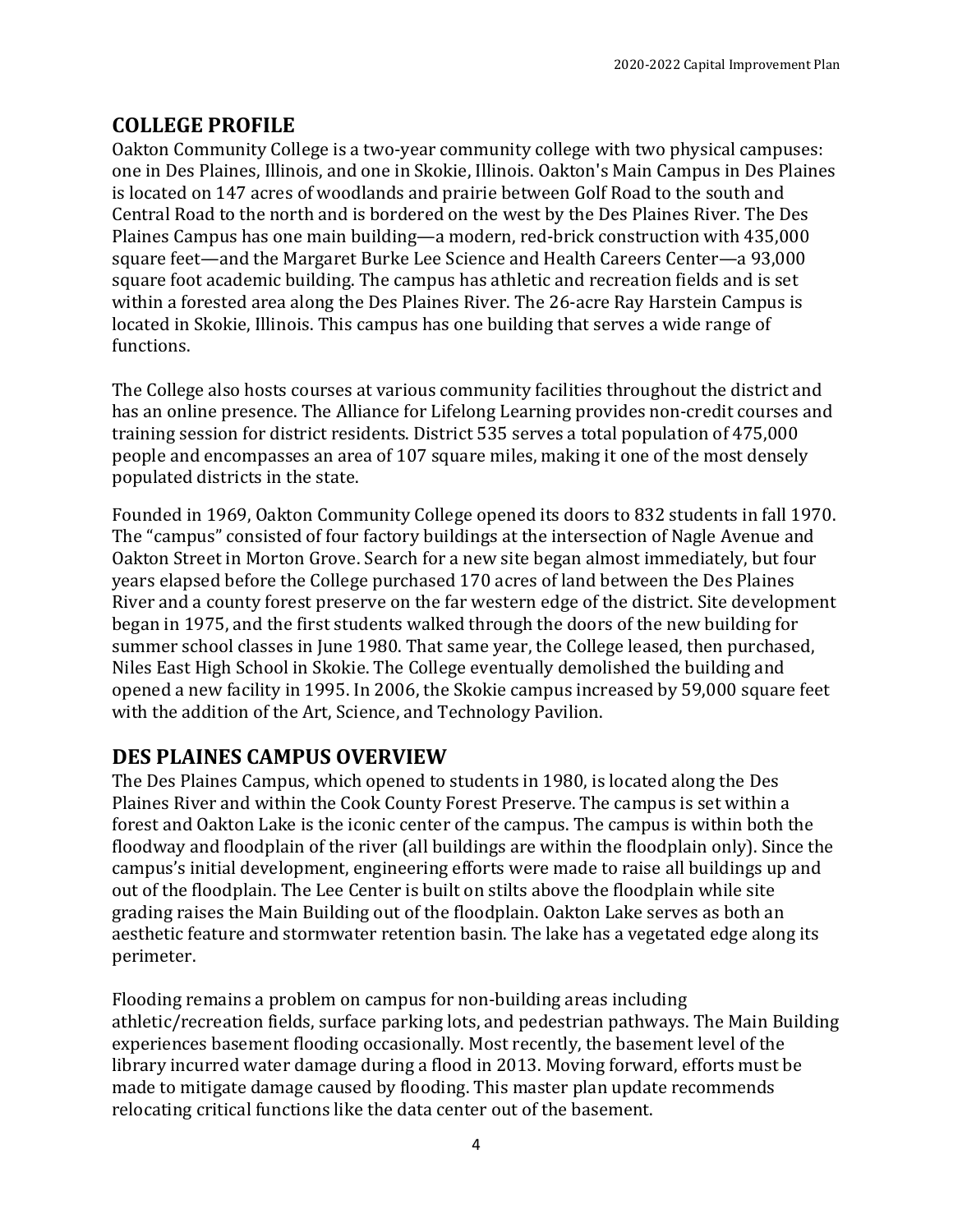The campus is approximately 147 acres and contains approximately 545,000gsf. The campus includes landscape open spaces, recreation and athletic fields, the lake, two academic buildings, a maintenance building, and parking lots. Approximately 68% of the total assignable space (or 331,822gsf) for the College is on this campus. The campus also contains the Ten Hoeve Conference Center and the Northwest Municipal Conference leases space in the basement of the main building.

# **SKOKIE CAMPUS OVERVIEW**

The Skokie Campus (officially named Ray Harstein Campus) is 26 acres and contains approximately 215,000gsf. The campus is approximately 32% of the total assignable space (or 153,631asf) for the entire College. The campus is one building with surrounding green open space and parking lots with connecting sidewalks. There is one circular drop off on the southern end of the building that is the main entrance. The most recent new construction on this campus is the 59,000gsf east end of the campus--called the "Art, Science, and Technology Pavilion--which opened in 2006. Loading dock and service access is from the north. This is a suitable location given the proximity to the technical workshop lab and vehicle mechanic training areas. Overall, entrances to the main building lack an overall wayfinding approach and unifying aesthetic. In some cases, pedestrians traverse surface parking lots and the entrance sequence is not a pleasant experience.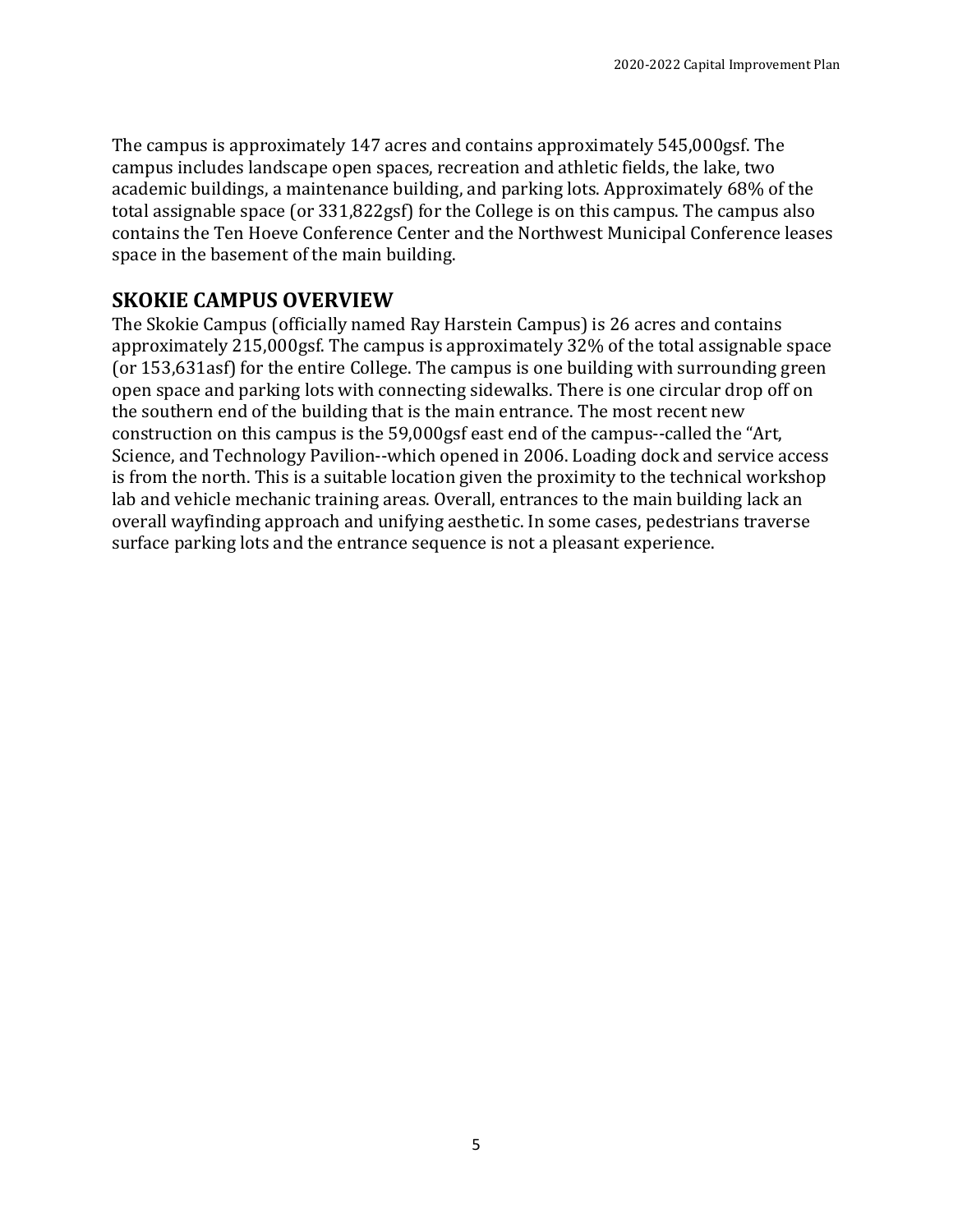# **CAPITAL IMPROVEMENT PLAN (CIP)**

The College has updated its CIP from FY2020 to FY2022 that integrates the current 5-year Master Plan and includes proposed infrastructure improvements, annual preventative maintenance improvements and deferred maintenance to be completed at the Des Plaines and Skokie campuses.

A project or initiative is assigned to a particular time period using criteria that may include, but is not limited to the following:

- Life, safety, health and security issues
- Regulatory compliance (e.g. ADA, OSHA etc)
- Life cycle repair/replacement/renewal
- Energy conservation or other cost reduction opportunities
- Educational space programming needs
- Technological advancement and applicability to instructional environments
- Overall project workload and disruption vs. existing level and urgency of need
- Long-term needs in a strategic context (i.e. Master Plan)

The focus of FY2020 is a continuation from previous years to complete deferred maintenance around building safety, electrical, natural areas, and interior infrastructure. These include replacement of the electrical switchgear system, installation of a secondary backup emergency generator at Des Plaines, and restoring natural areas with native, noninvasive species to enhance the aesthetics and maintain a healthy environment.

In addition, the CIP also includes multi-year projects for carpet replacement, door keying and hardware replacement, and completion of renovations to the West End of the Des Plaines campus which was largely vacated with the completion of the Lee Health and Science Center. The space renovations address overcrowding relief through the relocation of administrative offices from the basement, and flood mitigation by moving the IT data center to the  $2<sup>nd</sup>$  floor of the West End. A new elevator will also be added to ensure safe access to all floors of the West End.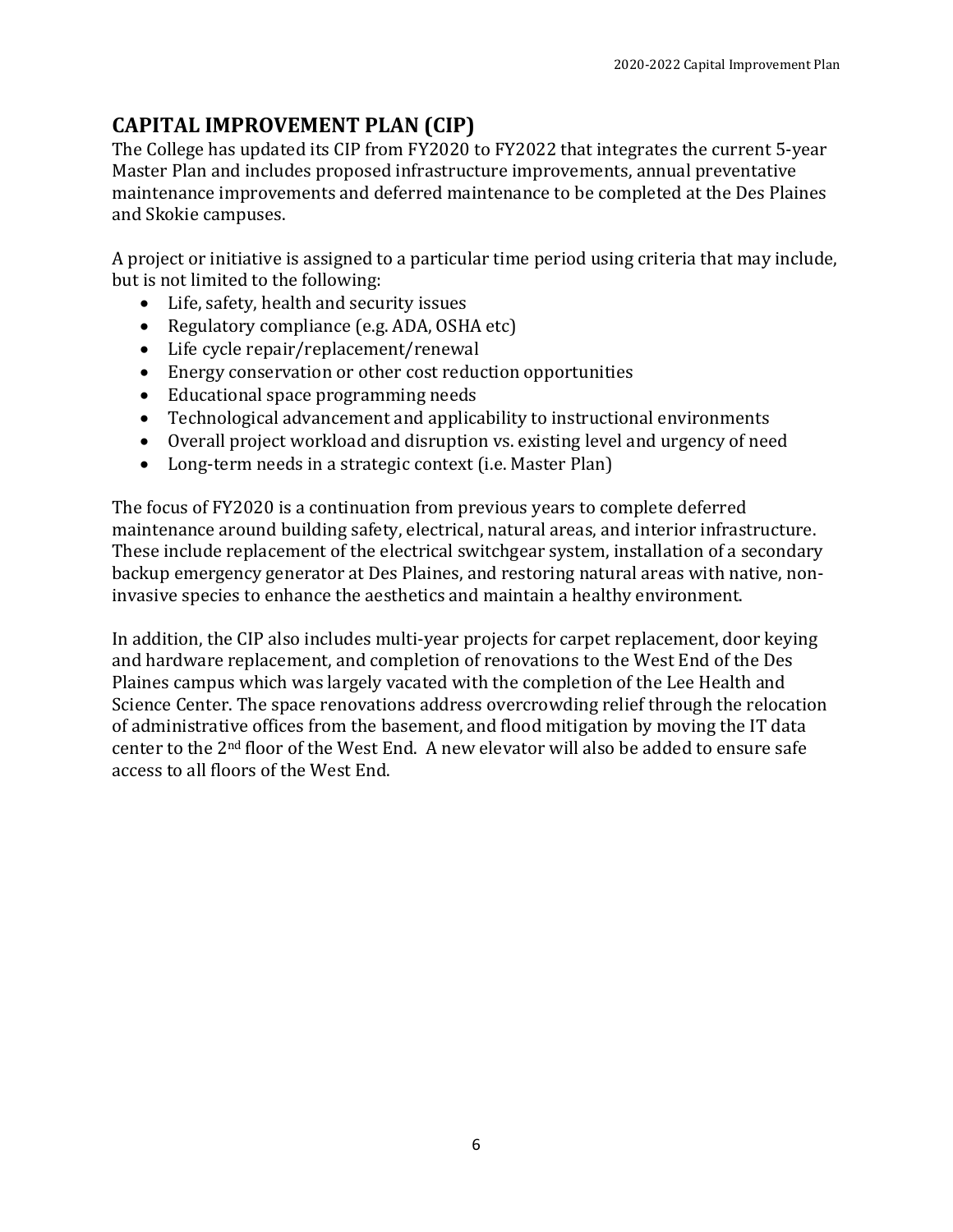# **CAPITAL IMPROVEMENT PLAN (CIP) PROCESS**

The Oakton Community College CIP is designed to ensure that facilities renewal and improvement projects are planned, organized and coordinated in an effective manner to support the strategic mission of the college. The CIP will be updated annually in conjunction with the budget process which begins every November.

Plan objectives include:

- $\triangleright$  Learning enhancement through facility enhancements
- $\triangleright$  Designing and building sustainably
- $\triangleright$  Protecting and extending the life of existing buildings and systems
- $\triangleright$  Improving spaces to promote learning and support the success of students

## **1. Capital Improvement (Master Plan)**

Master Plan Development

- $\triangleright$  Develop or update the college Master Plan that addresses short and long term needs guided by a representative steering committee and external architects
- $\triangleright$  Analyze facility utilization
- $\triangleright$  Solicit facility needs by departments/divisions at all campuses
- $\triangleright$  Compile recommendations from the architects and steering committee
- $\triangleright$  Review by President's Council
- $\triangleright$  Recommend finance methods with the aid of an external financial advisor
- $\triangleright$  Present to Board of Trustees for consideration and approval
- $\triangleright$  Submit final plan to the Illinois Community College Board

## **2. Capital Renewal and Deferred Maintenance**

Infrastructure Project Development

- $\triangleright$  Conduct a facility condition assessment utilizing external engineering assistance
- $\triangleright$  Determine all projects necessary to maintain infrastructure
- $\triangleright$  Integrate data with the automated maintenance management system software (SchoolDude)
- $\triangleright$  Identify renewal/replacement spending over time
- $\triangleright$  For reporting purposes, projects are categorized as follows:
	- Major Maintenance
	- Annual Maintenance
	- Annual Remodeling
	- New Projects
	- Within each category, projects are further described as follows:
		- o Exterior Envelope
		- o Heating, Ventilation and Air Conditioning
		- o Electrical
		- o Plumbing
		- o Site
		- o Interiors
		- o Life, Health Safety/ADA
		- o Specialty Systems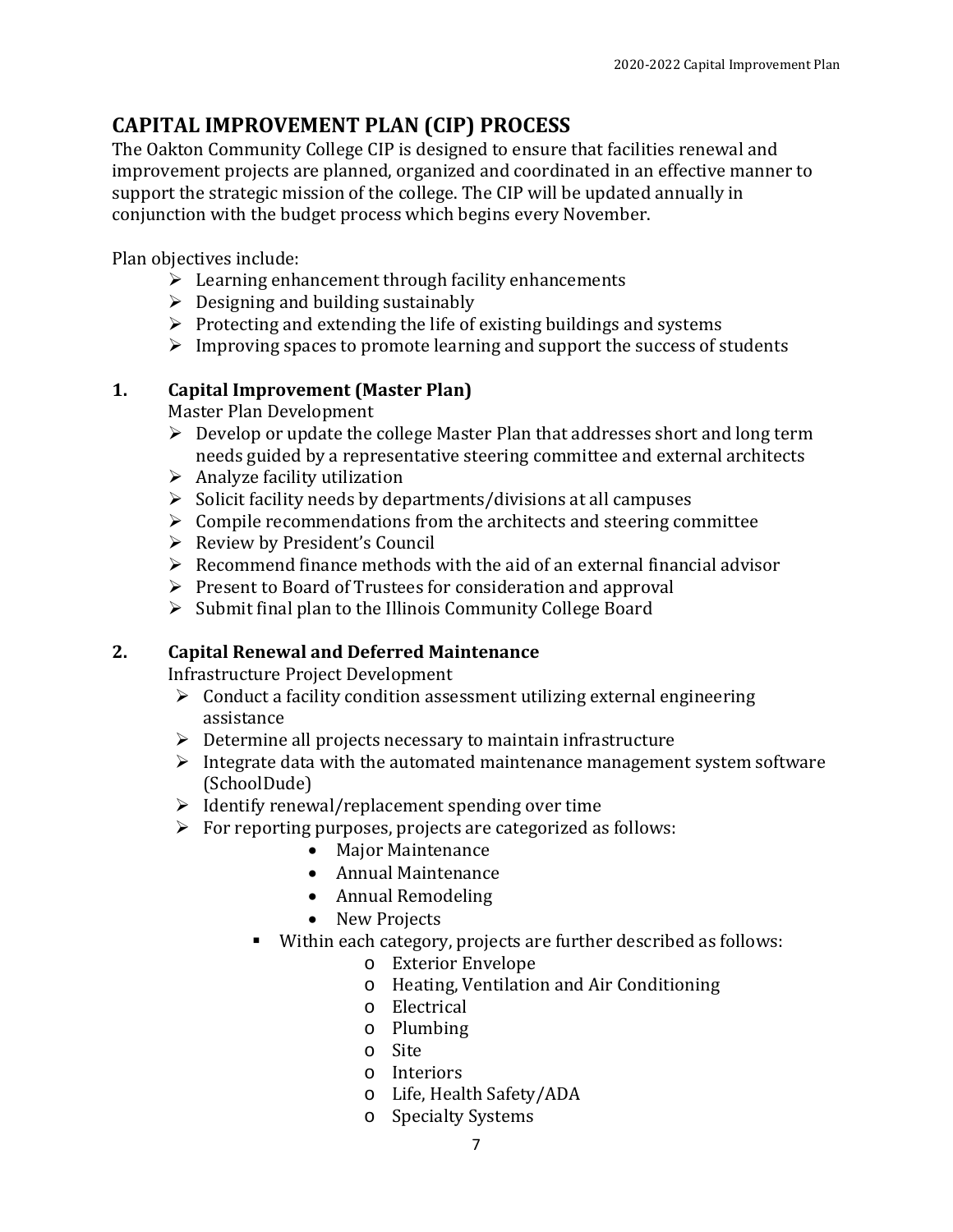## **3. Annual Remodeling Process**

For the college's purpose, annual projects include:<br>  $\triangleright$  Remodeling of a classroom, office or specialty

- Example 2 Remodeling of a classroom, office or specialty space<br>  $\triangleright$  Installation of any item of equipment permanently a
- Installation of any item of equipment permanently attached to the building or building system(s)
- Alteration or re-assignment of space<br>  $\triangleright$  In conjunction with the college budge
- In conjunction with the college budget process, departments will be asked to request annual projects for the upcoming fiscal year. The documentation requirements will be included with the annual budget instructions.
- $\triangleright$  All requests will provide a summary overview of the proposed project, justification and any alternatives to be considered. The project requests will require the following information:
- $\triangleright$  Project description and narrative<br> $\triangleright$  Analysis of space in relation to the
- Analysis of space in relation to the space utilization study<br>  $\triangleright$  Consistency with the master plan
- $\geq$  Consistency with the master plan<br> $\geq$  Furniture/equipment needed incl
- Furniture/equipment needed including technical and power requirements<br>
Fechnology/media requirements
- $\geq$  Technology/media requirements<br> $\geq$  Impact of the project on the opera
- Impact of the project on the operating budget

Projected costs will be assigned and conformity with space utilization and master plan goals will be confirmed. The President's Council will review projects for the upcoming fiscal year. Final project approval is contingent on funding. The Board of Trustees approves the projects via the annual budget.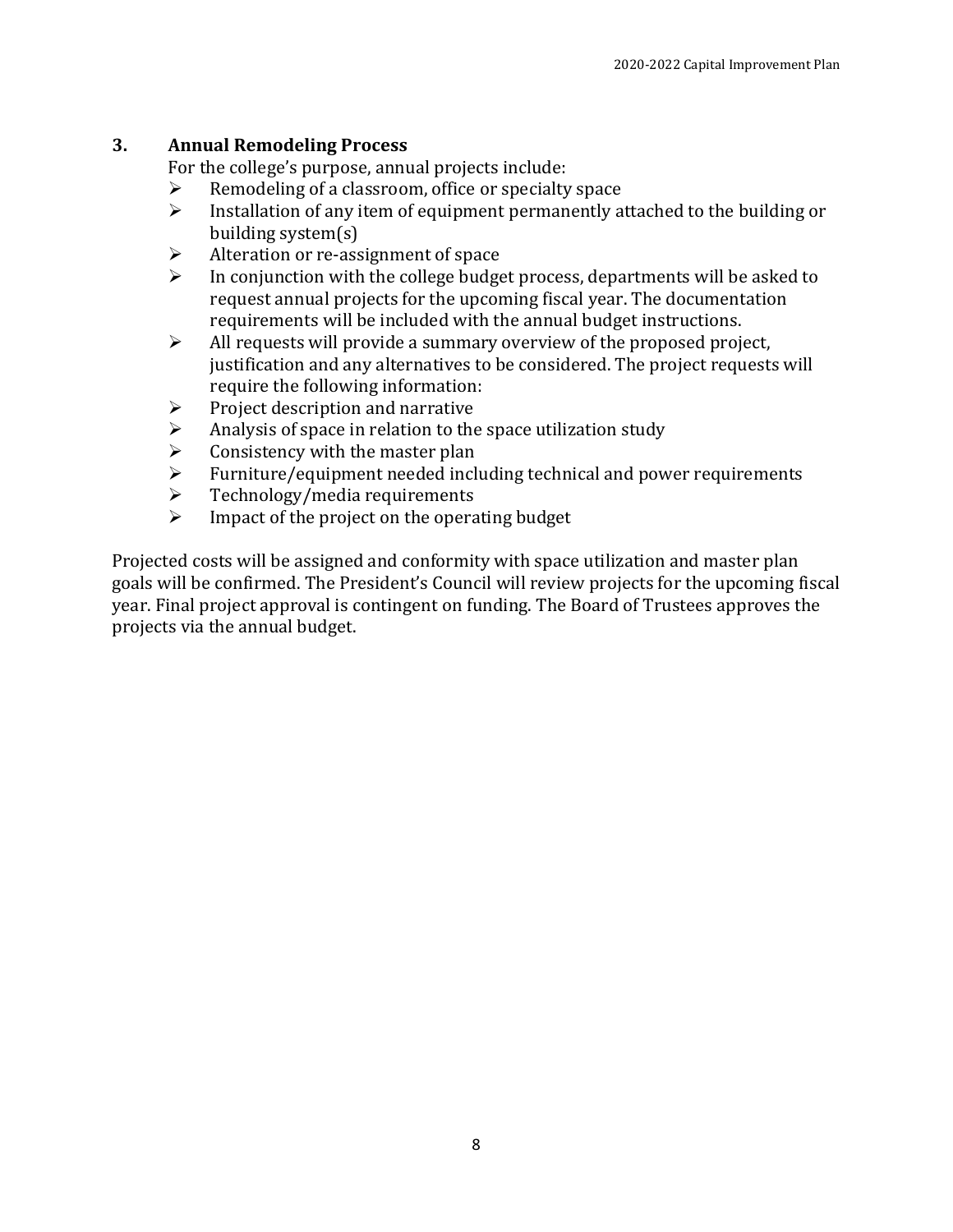# **CAPITAL IMPROVEMENT PLAN PROPOSED PROJECTS**

| Project                                         | <b>Type</b>          | <b>FY2020</b> | <b>FY2021</b> | <b>FY2022</b> | FY2020-<br><b>FY2022</b> |
|-------------------------------------------------|----------------------|---------------|---------------|---------------|--------------------------|
| Skokie Monument Sign                            | Common Areas         | \$435,000     | \$0           | \$0           | \$435,000                |
| Des Plaines Student Street Renovation           | Common Areas         | \$1,000,000   | \$0           | \$0           | \$1,000,000              |
| West End Phase 1                                | Overcrowding         | \$1,000,000   | \$0           | \$0           | \$1,000,000              |
| West End Phase 2                                | Overcrowding         | \$3,500,000   | \$0           | \$0           | \$3,500,000              |
| Cafeteria Remodeling                            | Common Areas         | \$1,981,000   | \$1,262,000   | \$0           | \$3,243,000              |
| Sanitary Lift Station                           | Life, Health, Safety | \$10,000      | \$0           | \$0           | \$10,000                 |
| Supplementary water service                     | Life, Health, Safety | \$50,000      | \$0           | \$0           | \$50,000                 |
| Skokie HVAC Upgrades                            | Life, Health, Safety | \$50,000      | \$0           | \$0           | \$50,000                 |
| Check valve                                     | Life, Health, Safety | \$0           | \$60,000      | \$0           | \$60,000                 |
| Switchgear - Des Plaines                        | Life, Health, Safety | \$150,000     | \$0           | \$0           | \$150,000                |
| Fire Alarm Panel Replacement                    | Life, Health, Safety | \$80,000      | \$0           | \$0           | \$80,000                 |
| Lee Center Vestibule Curtain                    | Life, Health, Safety | \$70,000      | \$0           | \$0           | \$70,000                 |
| <b>Exterior Envelope /Window</b><br>Replacement | Life, Health, Safety | \$680,000     | \$300,000     | \$0           | \$980,000                |
| Natural Areas                                   | Committed            | \$224,486     | \$0           | \$0           | \$224,486                |
| Air handler replacements                        | Life, Health, Safety | \$0           | \$375,000     | \$375,000     | \$750,000                |
| Elevators                                       | Life, Health, Safety | \$0           | \$500,000     | \$0           | \$500,000                |
| Facility condition assessment                   | Life, Health, Safety | \$0           | \$250,000     | \$0           | \$250,000                |
| Camera replacement                              | Life, Health, Safety | \$500,000     | \$500,000     | \$0           | \$1,000,000              |
| Hardware replacement/Master Keying              | Def Maintenance      | \$450,000     | \$450,000     | \$0           | \$900,000                |
| Flooring- Carpet Replacement                    | Def Maintenance      | \$750,000     | \$250,000     | \$0           | \$1,000,000              |
| Landscape Improvement                           | Def Maintenance      | \$1,350,000   | \$1,622,000   | \$150,000     | \$3,122,000              |
| Replace baseball field fence                    | Def Maintenance      | \$61,036      | \$0           | \$0           | \$61,036                 |
| <b>Cabling Upgrades</b>                         | Def Maintenance      | \$0           | \$150,000     | \$0           | \$150,000                |
| Wifi and Cellular Upgrades                      | Def Maintenance      | \$0           | \$350,000     | \$0           | \$350,000                |
| Athletics remodeling                            | Def Maintenance      | $\$0$         | \$0           | \$300,000     | \$300,000                |
| Interior remodeling                             | Def Maintenance      | \$21,000      | \$525,000     | \$350,000     | \$896,000                |
| <b>Field Irrigation</b>                         | Def Maintenance      | \$100,000     | \$0           | \$0           | \$100,000                |
| Skokie Student Street                           | Common Areas         | \$1,188,125   | \$0           | \$0           | \$1,188,125              |
| Skokie Student Center/<br>Cafeteria/Bookstore   | Common Areas         | \$4,157,080   | \$0           | \$0           | \$4,157,080              |
| Signage/Wayfinding                              | Common Areas         | \$0           | \$500,000     | \$500,000     | \$1,000,000              |
| Skokie Classroom Furniture                      | Common Areas         | \$25,000      | \$0           | \$0           | \$25,000                 |
| Project Mgmt Services/Contingency               | Committed            | \$225,000     | \$0           | \$0           | \$225,000                |
| Capitalized equipment and software              | Def Maintenance      | \$800,000     | \$700,000     | \$400,000     | \$1,900,000              |
| <b>TOTAL</b>                                    |                      | \$18,857,727  | \$7,794,000   | \$2,075,000   | \$28,726,727             |
| % of TOTAL                                      |                      | 66%           | 27%           | 7%            | 100%                     |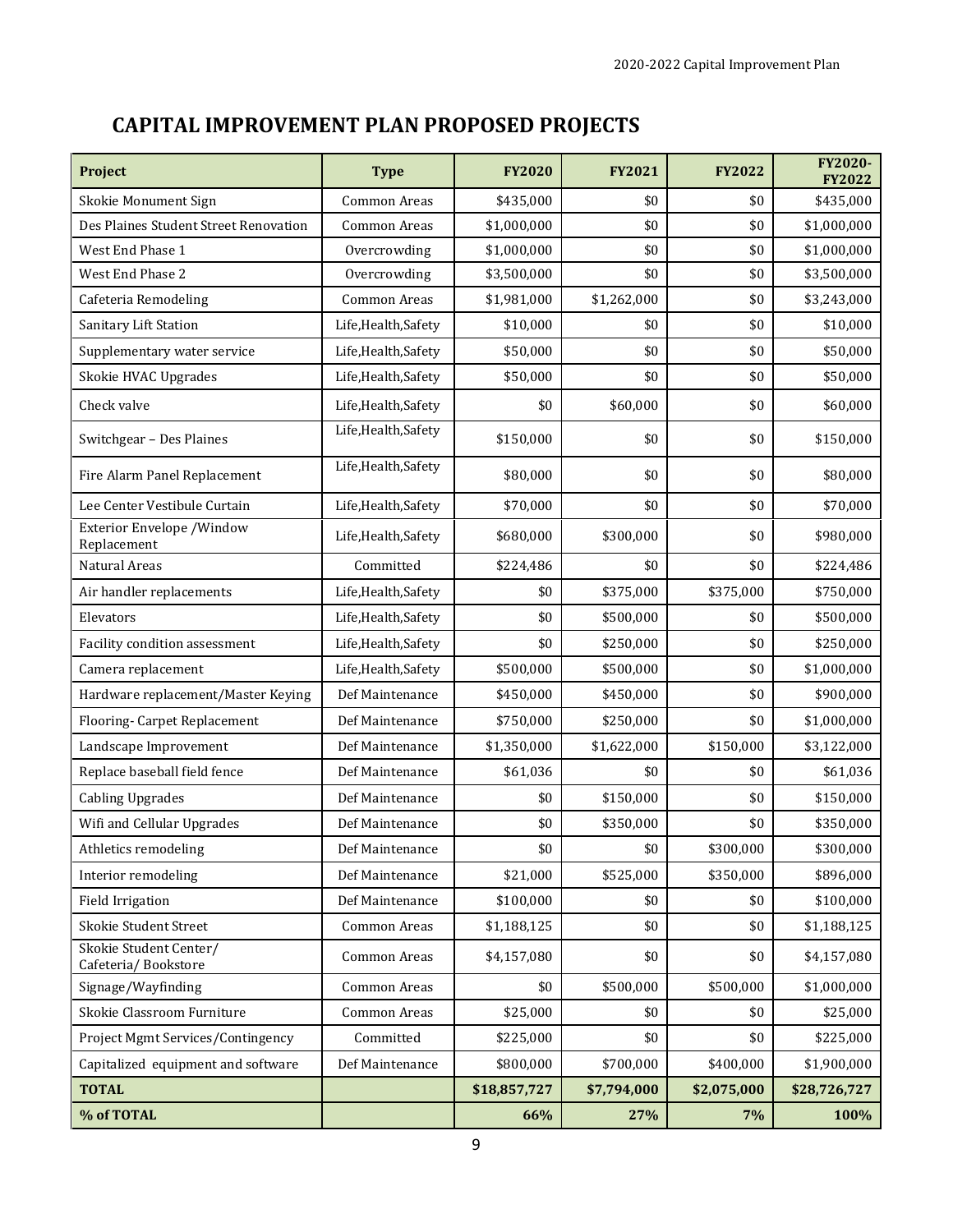# **FY2020 MAJOR CAPITAL PROJECT DESCRIPTIONS**

| <b>Description: Skokie Monument Sign</b>                                                       | <b>FY2020 Capex: \$435,000</b> |  |  |
|------------------------------------------------------------------------------------------------|--------------------------------|--|--|
| <b>Multi-Year Project</b> Yes $\Box$<br>$No \boxtimes$                                         | Total Project Capex: \$450,000 |  |  |
| The Skokie, Ray Hartstein campus Monument Sign resembles an older campus wayfinding            |                                |  |  |
| signage. Recently upgraded Des Plaines monument signage has created a new look and identity    |                                |  |  |
| for the campus main entrance that the Skokie campus will parallel for consistent identity. The |                                |  |  |
| project will provide new monument signage at both the Lincoln Ave. entrance drive and drop     |                                |  |  |
| off location. Construction is expected to start in early Fall 2019.                            |                                |  |  |

| <b>Description: Des Plaines Student Street</b><br><b>Renovation</b>                         | <b>FY2020 Capex: \$1,000,000</b> |  |
|---------------------------------------------------------------------------------------------|----------------------------------|--|
| <b>Multi-Year Project</b> Yes $\boxtimes$<br>No □                                           | Total Project Capex: \$4,708,000 |  |
| The student street connects the main building entrance to the West End and this final phase |                                  |  |

The student street connects the main building entrance to the West End and this final phase involves new terrazzo flooring, lighting, fixtures and fire doors from the main entrance to West End with expected completion by Dec 2019. The previous phases of student street that have been completed were from the enrollment center to the cafeteria in 2017, followed by the cafeteria to the main building entrance in 2018.

| <b>Description: West End Phase 1</b>              | <b>FY2020 Capex: \$1,000,000</b> |
|---------------------------------------------------|----------------------------------|
| <b>Multi-Year Project</b> Yes $\boxtimes$<br>No □ | Total Project Capex: \$9,124,000 |

This multi-year capital remodeling project of the Des Plaines main building aims to reduce overcrowding for several administrative departments which are housed in the basement, and improve existing educational programming infrastructure. The major areas in this phase which have substantially been completed include:

• WE South 1<sup>st</sup> Floor - relocation from the basement of business services, accounting and finance. Relocation of police department, HR, CPD and Distance Learning.

• WE South 2<sup>nd</sup> Floor – relocation of the IT server room out of the basement which will be operated as a dark data room (remote operations). IT staff will move from the basement. In addition, 1 large classroom and 2 seminar rooms for modular learning will be added. • Completion expected by Aug 2019.

| <b>Description: West End Phase 2</b>                                                           | <b>FY2020 Capex: \$3,500,000</b> |  |  |
|------------------------------------------------------------------------------------------------|----------------------------------|--|--|
| <b>Multi-Year Project</b> Yes $\Box$<br>No $\boxtimes$                                         | Total Project Capex: \$3,500,000 |  |  |
| This phase is comprised of the West End north side covering the liberal arts area expansion on |                                  |  |  |
| first floor; 2 additional large classrooms and adjunct faculty office space. Completion is     |                                  |  |  |
| anticipated August 2019 in time for use in the Fall term.                                      |                                  |  |  |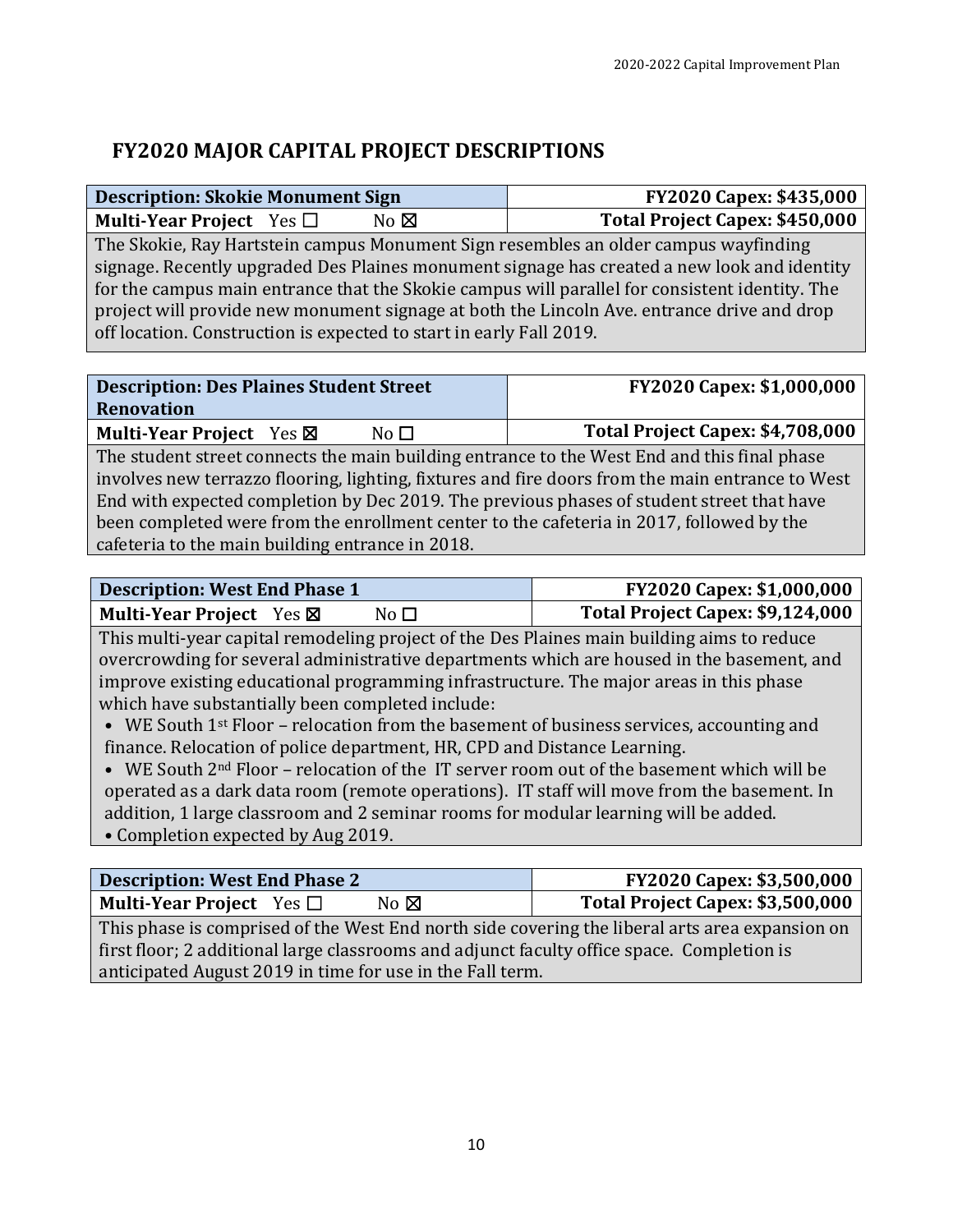| <b>Description: Des Plaines Cafeteria/Library</b>                                            | FY2020 Capex:\$1,981,000         |  |  |
|----------------------------------------------------------------------------------------------|----------------------------------|--|--|
| <b>Connection</b>                                                                            |                                  |  |  |
| <b>Multi-Year Project</b> Yes $\boxtimes$<br>No $\Box$                                       | Total Project Capex: \$3,243,000 |  |  |
| Modernization of the current cafeteria food service, dining areas and connection to adjacent |                                  |  |  |
| Library. The current cafeteria is old and tired. The intention of the new renovation is to   |                                  |  |  |
| present a more pleasurable and inviting appearance that coincides with the recent Student    |                                  |  |  |
| Street upgrades.                                                                             |                                  |  |  |

| <b>Description: Sanitary Lift Station Renovation DP</b>                                       | <b>FY2020 Capex: \$10,000</b>  |  |  |
|-----------------------------------------------------------------------------------------------|--------------------------------|--|--|
| <b>Multi-Year Project</b> Yes $\boxtimes$<br>No $\square$                                     | Total Project Capex: \$487,573 |  |  |
| The current Sanitary Lift Station equipment and components are approximately 40 years of age  |                                |  |  |
| and have significantly exceeded their projected life expectancy. This project was approved in |                                |  |  |
| 2017. The project is nearing completion in Aug 2019.                                          |                                |  |  |

| <b>Description: Supplementary Water Service</b>                                             | <b>FY2020 Capex: \$50,000</b>  |  |  |
|---------------------------------------------------------------------------------------------|--------------------------------|--|--|
| <b>Multi-Year Project</b> Yes $\boxtimes$<br>No <sub>1</sub>                                | Total Project Capex: \$910,376 |  |  |
| There is only one domestic water supply main to the Des Plaines campus coming from Central  |                                |  |  |
| Road. A second water supply from Golf Road water main is critical to ensure continuous,     |                                |  |  |
| reliable water supply to the campus in the event of supply disruption from the Central Road |                                |  |  |
| water main. Construction has been completed with remaining work around grounds              |                                |  |  |
| restoration.                                                                                |                                |  |  |

| <b>Description: Skokie HVAC System Replacement</b>                                         | <b>FY2020 Capex: \$50,000</b>    |  |
|--------------------------------------------------------------------------------------------|----------------------------------|--|
| + Engineering                                                                              |                                  |  |
| <b>Multi-Year Project</b> Yes $\boxtimes$<br>No $\Box$                                     | Total Project Capex: \$5,262,121 |  |
| The current system consists of various equipment which is outdated and nast projected life |                                  |  |

The current system consists of various equipment which is outdated and past projected life expectancy. The new system engineering will allow more accurate and efficient climate control and energy consumption. This project has already commenced with expected completion by July 2019.

| <b>Description: Electrical Switchgear Replacement</b>                                              | <b>FY2020 Capex: \$150,000</b>   |  |  |
|----------------------------------------------------------------------------------------------------|----------------------------------|--|--|
| <b>Multi-Year Project</b> Yes $\boxtimes$<br>No $\Box$                                             | Total Project Capex: \$1,231,180 |  |  |
| The electrical control and distribution gear for the entire campus has exceeded its projected life |                                  |  |  |
| cycle replacement and shows signs of wear and failure. Failure of this gear would constitute a     |                                  |  |  |
| campus shutdown. Replacement completion projected July 2019.                                       |                                  |  |  |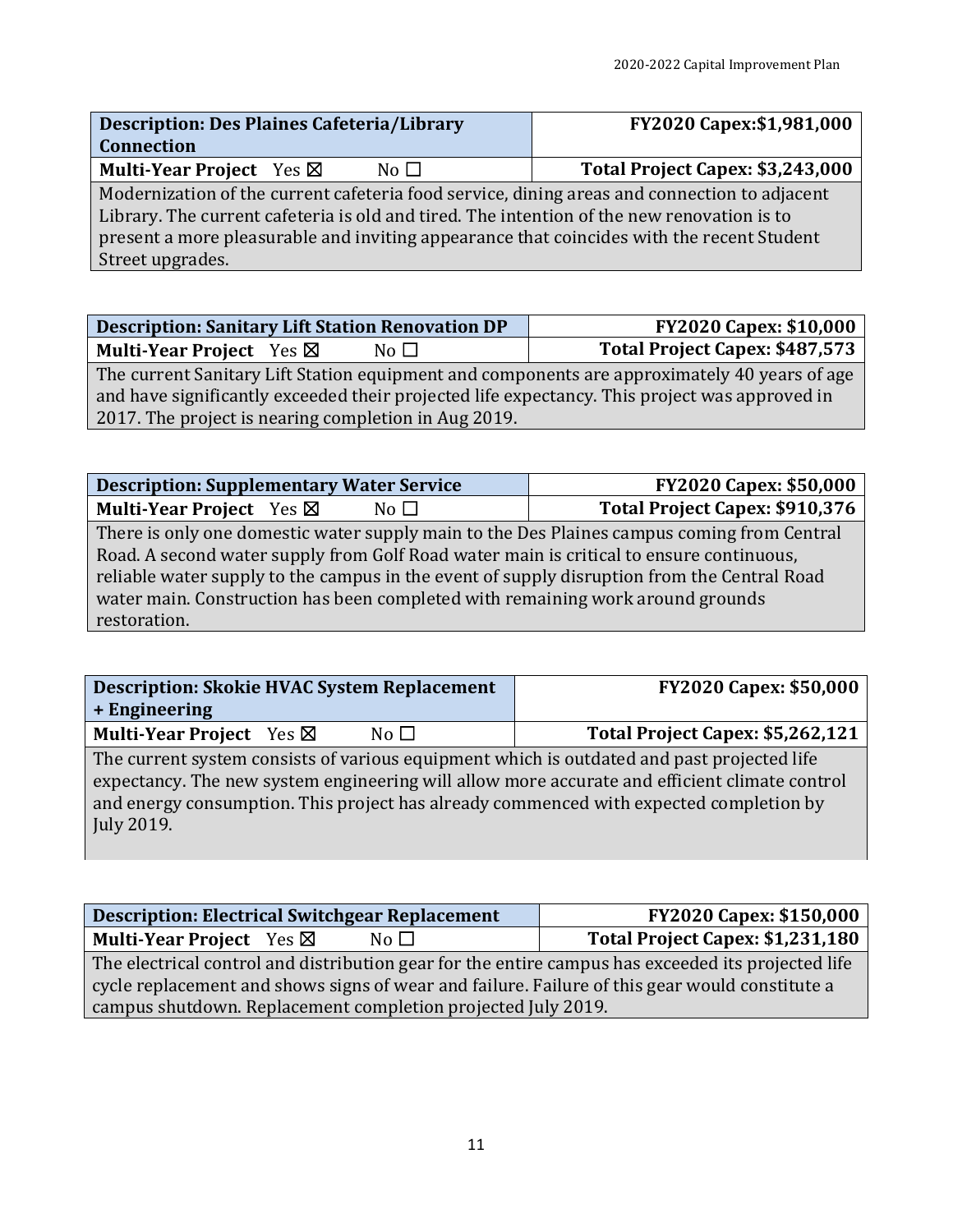| <b>Description: Fire Alarm Panel Replacement</b>                                                  | <b>FY2020 Capex: \$80,000</b>  |  |  |
|---------------------------------------------------------------------------------------------------|--------------------------------|--|--|
| <b>Multi-Year Project</b> Yes $\boxtimes$<br>No $\Box$                                            | Total Project Capex: \$475,880 |  |  |
| The existing Siemens MXL system, which was installed in the mid 1990's, is being phased out.      |                                |  |  |
| MXL system parts and components will no longer be available after October 1, 2018. In addition,   |                                |  |  |
| in the near future, the current fire alarm detectors and devices will no longer be serviced. This |                                |  |  |
| project has commenced and will be completed June 2019.                                            |                                |  |  |

| Description: Lee Center Vestibule Air Curtain                                              | <b>FY2020 Capex: \$70,000</b> |  |  |
|--------------------------------------------------------------------------------------------|-------------------------------|--|--|
| <b>Multi-Year Project</b> Yes $\Box$<br>$No \boxtimes$                                     | Total Project Capex: \$70,000 |  |  |
| The Lee Center, north entrance vestibule is located very close to the three level interior |                               |  |  |

stairway. This is a very high volume usage entry. When the entry vestibule doors are opened for pedestrian traffic on cold days, the cold outside air is pulled into the building and the three level stairwell acts as a chimney and pulls the cold air up to all levels. An automatic air curtain installed at the entrance vestibule will block the outside air from entering the building.

| <b>Description: Exterior Envelope Window</b><br><b>Replacement</b>                             | <b>FY2020 Capex: \$680,000</b> |  |  |
|------------------------------------------------------------------------------------------------|--------------------------------|--|--|
| <b>Multi-Year Project</b> Yes $\boxtimes$<br>No $\Box$                                         | Total Project Capex: \$991,762 |  |  |
| Throughout the entire Des Plaines campus there are various concrete sills, lintels, aluminum   |                                |  |  |
| and glass frame window and curtain wall systems that are failing due to age, deterioration and |                                |  |  |

and glass frame window and curtain wall systems that are failing due to age, deterioration and structure settlement. These systems leak both water and air. A two year replacement plan is suggested for FY2019 and FY2020.

| <b>Description: Natural Areas Restoration</b>                                                                                                                                                                      | <b>FY2020 Capex: \$224,486</b> |  |  |
|--------------------------------------------------------------------------------------------------------------------------------------------------------------------------------------------------------------------|--------------------------------|--|--|
| <b>Multi-Year Project</b> Yes $\boxtimes$<br>No <sub>1</sub>                                                                                                                                                       | Total Project Capex: \$600,000 |  |  |
| The natural areas of the college are an important part of the pedagogy and aesthetics of the<br>. In the complete state of the contract of the contract of the contract of the contract of $\mathbf{d}_\text{tot}$ |                                |  |  |

campus. These areas require removal of invasive species, poison ivy and excessive dead wooded material resulting from past storms. In addition, various other site components require attention and restoration such as aesthetic Landscaped areas, pedestrian walking/bike path from Golf Road up to the campus main building, parking lots repairs and maintenance.

| <b>Description: Security Camera Replacement</b>                                                | FY2020 Capex:500,000             |  |  |
|------------------------------------------------------------------------------------------------|----------------------------------|--|--|
| <b>Multi-Year Project</b> Yes $\boxtimes$<br>No $\Box$                                         | Total Project Capex: \$1,000,000 |  |  |
| Installation of additional cameras is a critical part of our comprehensive safety and security |                                  |  |  |
| program as part of a continued commitment towards the increased safety and well-being of our   |                                  |  |  |
| students, faculty and staff. The current security camera system consists of many analog        |                                  |  |  |
| cameras which do not provide clear and complete viewing coverage. This project includes        |                                  |  |  |
| updating various components of the current system including replacement of analog cameras.     |                                  |  |  |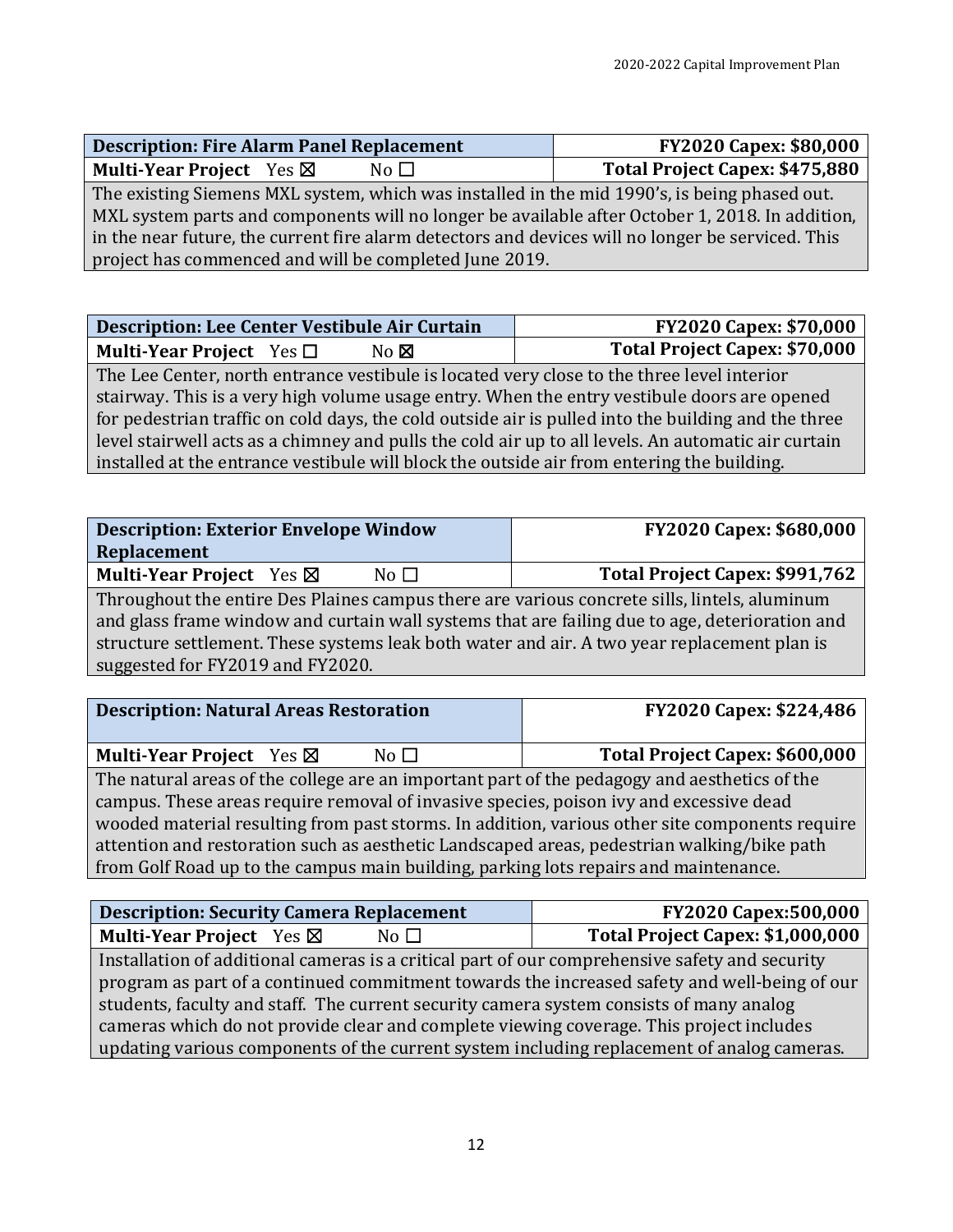| <b>Description: Door/Lock Hardware</b><br><b>Replacement and Master Keying</b>                    | <b>FY2020 Capex:: \$450,000</b> |  |
|---------------------------------------------------------------------------------------------------|---------------------------------|--|
| Multi-Year Project Yes ⊠<br>No $\square$                                                          | Total Project Capex: \$900,000  |  |
| Over time, many interior and exterior door locks and hardware have worn out from use and          |                                 |  |
| do not operate properly. In addition, a significant number of individuals that have been issued   |                                 |  |
| keys to various building locks have left the collage without returning the keys. It is impossible |                                 |  |
| to verify who is in possession of keys and still has access to the building today. This           |                                 |  |
| compromises building security. A two-year lock and hardware replacement/upgrade plan has          |                                 |  |
| been identified.                                                                                  |                                 |  |

| <b>Description: Flooring and Carpet Replacement</b>                                      | <b>FY2020 Capex:: \$750,000</b>  |  |
|------------------------------------------------------------------------------------------|----------------------------------|--|
| <b>Multi-Year Project</b> Yes $\boxtimes$<br>No $\Box$                                   | Total Project Capex: \$1,000,000 |  |
| The existing flooring and carpeting throughout both Skokie and Des Plaines campuses have |                                  |  |
| exceeded their life expectancy and show significant signs of age and wear. A Five year,  |                                  |  |
| FY2018-2022 replacement plan has been determined.                                        |                                  |  |

| <b>Description: Landscape Improvement</b>                                                  | FY2020 Capex:: \$1,350,000       |  |
|--------------------------------------------------------------------------------------------|----------------------------------|--|
| <b>Multi-Year Project</b> Yes $\boxtimes$<br>No $\square$                                  | Total Project Capex: \$3,542,000 |  |
| Both Des Plaines and Skokie campuses have vast decorative landscape areas, building        |                                  |  |
| entrances, roadways and concrete sidewalks. Over the years these areas have deteriorated   |                                  |  |
| from age, usage and outside elements. A multi-year replacement and reconstruction plan has |                                  |  |
| been identified working with the College's architects from Farr Associates.                |                                  |  |

| <b>Description: Replace Baseball Fence</b>                                                     | <b>FY2020 Capex:: \$61,036</b> |  |
|------------------------------------------------------------------------------------------------|--------------------------------|--|
| <b>Multi-Year Project</b> Yes $\Box$<br>$No$ $\boxtimes$                                       | Total Project Capex: \$64,536  |  |
| The existing Baseball field fence will be rebuilt due to poor soil conditions and ground       |                                |  |
| movement. The Baseball Field itself is built over a known landfill. The current fence is being |                                |  |
| braced by temporary support posts. The outfield portion of the fence currently is leaning and  |                                |  |
| not stable. The \$65,000 estimate will allow resetting and stabilizing the support posts and   |                                |  |
| reconstruction of the fencing.                                                                 |                                |  |

| <b>FY2020 Capex: \$21,000</b>                                                                |  |  |  |
|----------------------------------------------------------------------------------------------|--|--|--|
| Total Project Capex: \$935,662                                                               |  |  |  |
| Year 1 includes Des Plaines campus Board Room remodeling. Items proposed are carpet          |  |  |  |
| replacement, interior painting, audience seating furniture, Board member tables and exterior |  |  |  |
| window replacement. Year 2 will focus on locker room replacements.                           |  |  |  |
|                                                                                              |  |  |  |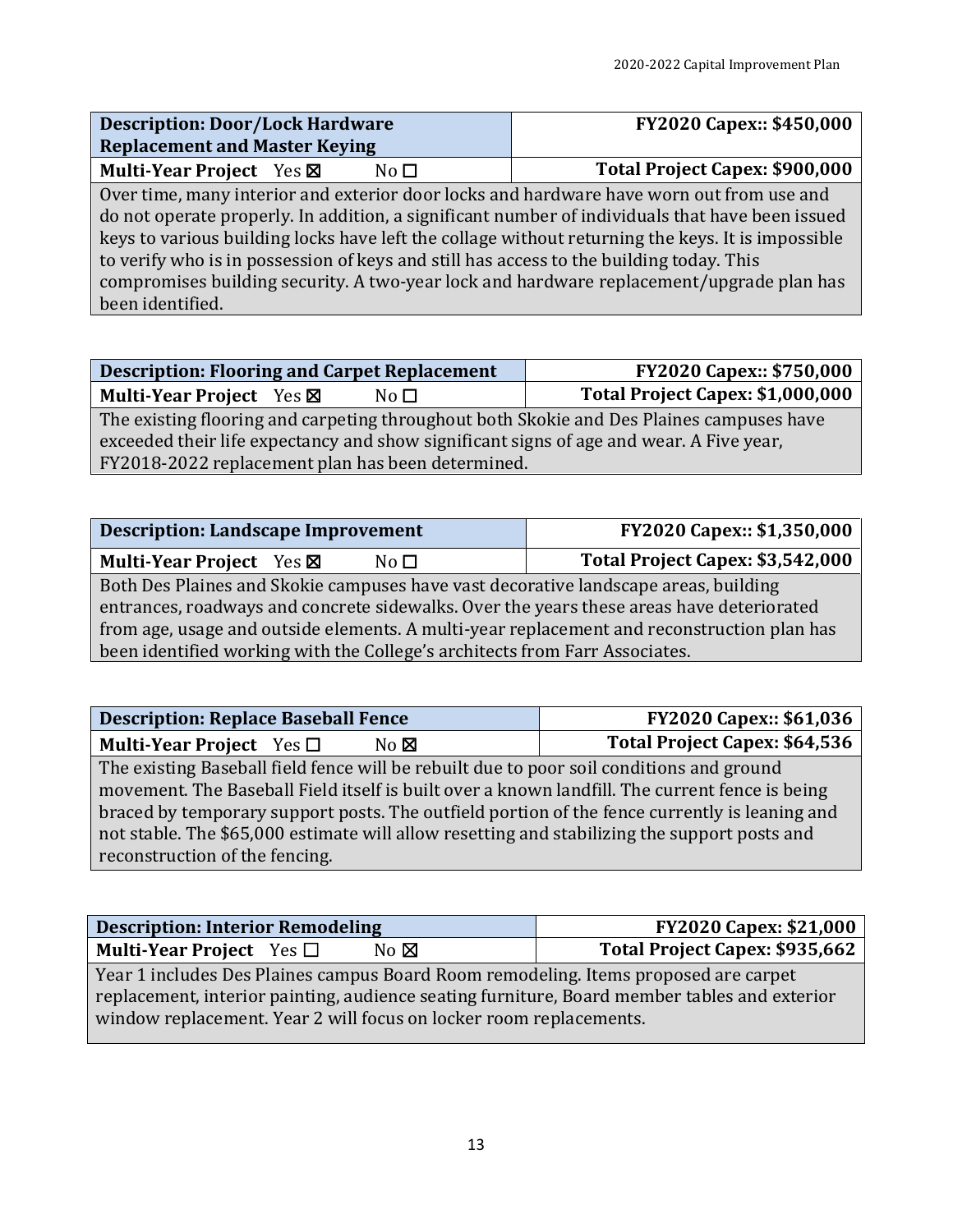| <b>Description: Soccer Field Irrigation</b> |  |                | <b>FY2020 Capex: \$100,000</b> |                                |
|---------------------------------------------|--|----------------|--------------------------------|--------------------------------|
| <b>Multi-Year Project</b> Yes $\Box$        |  | No $\boxtimes$ |                                | Total Project Capex: \$100,000 |

Currently the Soccer Field turf is being irrigated by using Oakton lake water. A dedicated in ground, automated irrigation system has been designed for this using domestic fresh water with a controlled system.

| <b>Description: Skokie Student Street</b>                                                    | FY2020 Capex: \$1,188,125        |  |  |
|----------------------------------------------------------------------------------------------|----------------------------------|--|--|
| <b>Multi-Year Project</b> Yes $\Box$<br>No $\boxtimes$                                       | Total Project Capex: \$1,263,125 |  |  |
| Renovation of Student Street in concert with the other projects that start to address common |                                  |  |  |
| areas throughout the campus, the Student Street improvement projects address                 |                                  |  |  |

the main corridor at the Skokie Campus by visually refreshing the space and creating areas for students to gather, study, socialize and connect.

| Description: Skokie Student Center/Cafeteria/                                              |           | FY2020 Capex: \$4,157,080        |  |
|--------------------------------------------------------------------------------------------|-----------|----------------------------------|--|
| <b>Bookstore</b>                                                                           |           |                                  |  |
| <b>Multi-Year Project</b> Yes $\boxtimes$                                                  | No $\Box$ | Total Project Capex: \$4,357,080 |  |
| Similar to the vibrancy that has been created in the new Student Center at the Des Plaines |           |                                  |  |
| campus, this student and public-facing space offers opportunities for student engagement.  |           |                                  |  |
| This will involve consolidating and reorienting the Bookstore, Cafeteria and Student Life  |           |                                  |  |
| spaces to create an inviting, activated space for students to gather during the day.       |           |                                  |  |
|                                                                                            |           |                                  |  |

| <b>Description: Skokie Classroom Furniture</b>                                 | <b>FY2020 Capex: \$25,000</b>  |  |  |  |  |
|--------------------------------------------------------------------------------|--------------------------------|--|--|--|--|
| <b>Multi-Year Project</b> Yes $\Box$<br>No $\boxtimes$                         | Total Project Capex: \$125,000 |  |  |  |  |
| Upgrade and modernization of existing classroom furniture along with classroom |                                |  |  |  |  |
| reorganization.                                                                |                                |  |  |  |  |

| <b>Description: Project Mgmt Services/Contingency</b>                                  | <b>FY2020 Capex: \$225,000</b> |  |  |  |  |
|----------------------------------------------------------------------------------------|--------------------------------|--|--|--|--|
| <b>Multi-Year Project</b> Yes $\boxtimes$<br>No $\square$                              | Total Project Capex: \$771,342 |  |  |  |  |
| Professional Consultant Owners-Rep Services for coordination, reporting and management |                                |  |  |  |  |
| assistance.                                                                            |                                |  |  |  |  |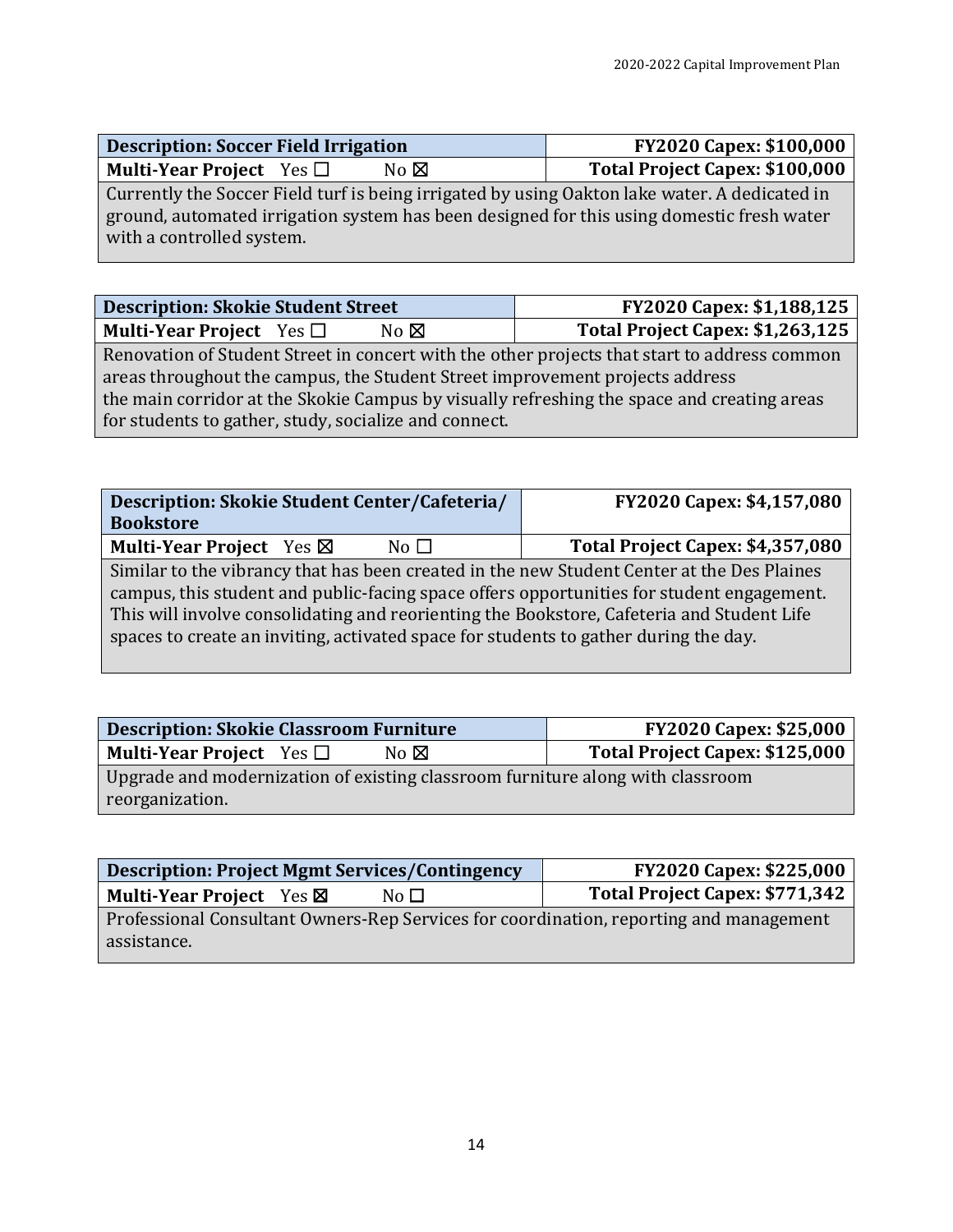| <b>Description: Capitalized Equipment and Software</b>                                  |                | <b>FY2020 Capex: \$800,000</b>   |  |  |  |
|-----------------------------------------------------------------------------------------|----------------|----------------------------------|--|--|--|
| <b>Multi-Year Project</b> Yes $\Box$                                                    | $No \boxtimes$ | Total Project Capex: \$2,741,668 |  |  |  |
| Capitalized equipment and software is comprised primarily of items over \$10,000 with a |                |                                  |  |  |  |
| multi-year life cycle and includes that are purchased annually:                         |                |                                  |  |  |  |
|                                                                                         |                |                                  |  |  |  |
| Desktop Computer Replacement/Upgrades                                                   | \$400,000      |                                  |  |  |  |
| F350 XL 4 x4 Truck with guard and cab light                                             |                | \$60,000                         |  |  |  |
| Gator for Skokie                                                                        | \$40,000       |                                  |  |  |  |
| Multifactor Authentication (MFA) Software                                               | \$200,000      |                                  |  |  |  |
| <b>Remodeling Projects</b>                                                              | \$100,000      |                                  |  |  |  |

# **CAPITAL PROJECT DESCRIPTIONS IN FY2021 AND LATER**

| <b>Description: Check Valve</b>                                                                   | FY2020 Expected Start:FY2021         |  |  |  |
|---------------------------------------------------------------------------------------------------|--------------------------------------|--|--|--|
| Multi-Year Project Yes $\square$<br>$No \boxtimes$                                                | <b>Total Project Capex: \$60,000</b> |  |  |  |
| Currently the Des Plaines campus storm water retention lake has a 30 inch diameter,               |                                      |  |  |  |
| underground storm water drainage pipe that connects the campus retention water lake               |                                      |  |  |  |
| directly to the adjacent river. When the river water level rises to the pipe elevation, the water |                                      |  |  |  |
| backflows from the river into lake Oakton thus causing the parking lot storm sewers which         |                                      |  |  |  |
| drain into Lake Oakton to back up and flood the parking lot surface. The proposed check valve     |                                      |  |  |  |
| at the river end of this pipe will allow the water to flow only one way from Lake Oakton into the |                                      |  |  |  |
| river and eliminate water back flowing from the river into Lake Oakton.                           |                                      |  |  |  |

| <b>Description: Air Handler Replacement</b><br><b>Des Plaines</b>                                                                                                                                                                                                                                                     | <b>Expected Start: FY2021</b>  |  |  |
|-----------------------------------------------------------------------------------------------------------------------------------------------------------------------------------------------------------------------------------------------------------------------------------------------------------------------|--------------------------------|--|--|
| <b>Multi-Year Project</b> Yes $\boxtimes$<br>No <sub>1</sub>                                                                                                                                                                                                                                                          | Total Project Capex: \$750,000 |  |  |
| Various equipment and components of the Des Plaines campus overall HVAC system that were<br>not included in the previous Central Plant Renovation project have exceeded their projected<br>life expectancy and are showing signs of failure. A four-year replacement plan suggests an<br>overall cost of \$2,000,000. |                                |  |  |

| <b>Description: Elevator Replacement</b>                                                   | <b>Expected Start: FY2021</b>  |  |  |  |
|--------------------------------------------------------------------------------------------|--------------------------------|--|--|--|
| <b>Multi-Year Project</b> Yes $\Box$<br>$No \boxtimes$                                     | Total Project Capex: \$500,000 |  |  |  |
| Elevators are at the point where maintenance costs will exceed replacement value. Elevator |                                |  |  |  |
| mechanicals and cab interiors will need to be upgraded.                                    |                                |  |  |  |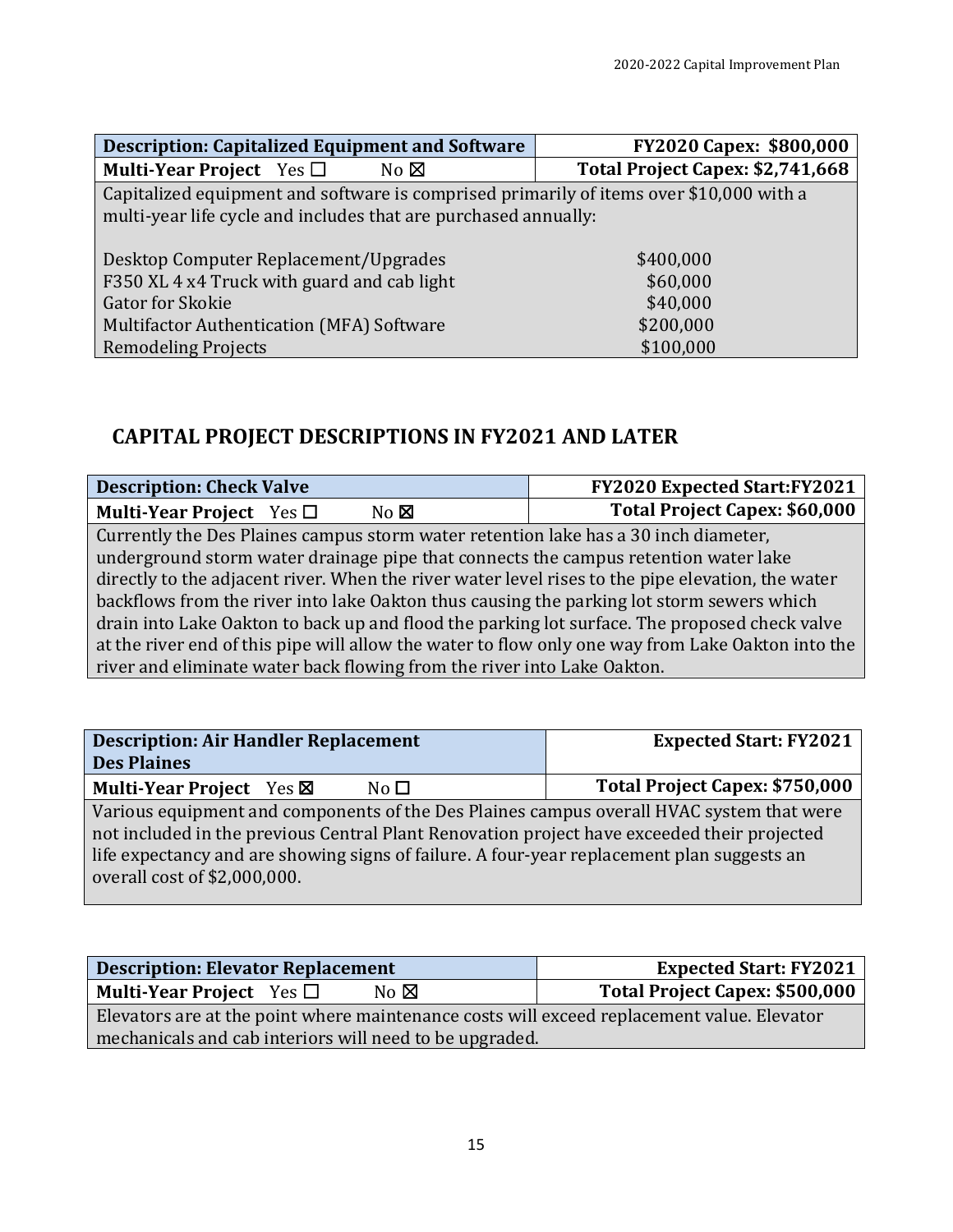| <b>Description: Facilities Condition Assessment</b>                                        |                | <b>Expected Start: FY2021</b> |                                |  |
|--------------------------------------------------------------------------------------------|----------------|-------------------------------|--------------------------------|--|
| <b>Study</b>                                                                               |                |                               |                                |  |
| <b>Multi-Year Project</b> Yes $\Box$                                                       | No $\boxtimes$ |                               | Total Project Capex: \$250,000 |  |
| The last Facilities Condition Assessment study was done in 2006. Many of the items noted   |                |                               |                                |  |
| within this assessment have been addressed. The previous study is almost 12 years old. A   |                |                               |                                |  |
| current assessment study should be conducted by a qualified firm to highlight areas of the |                |                               |                                |  |
| campus that need attention, repair or replacement.                                         |                |                               |                                |  |

**Description: Cabling Upgrades Expected Start: FY2021** 

**Multi-Year Project** Yes ☐No ☒ **Total Project Capex: \$150,000** Data cables throughout the campus are varying grades. Most higher education institutions have adopted a CAT6 standard for new wiring. CAT6 allows for high speed data transmission as well as large video files that are increasingly integral to academic instruction. The data cabling should all be upgraded.

| <b>Description: Wifi and Cellular Upgrades</b>                                                  | <b>Expected Start: FY2021</b>  |  |  |  |
|-------------------------------------------------------------------------------------------------|--------------------------------|--|--|--|
| <b>Multi-Year Project</b> Yes $\boxtimes$<br>No $\square$                                       | Total Project Capex: \$500,000 |  |  |  |
| Most students access their student services through internet and mobile phones. Unfortunately,  |                                |  |  |  |
| wifi service access is poor through much of the Des Plaines campus. The College will be looking |                                |  |  |  |
| at solutions in FY2019 to improve wifi coverage.                                                |                                |  |  |  |

| <b>Description: Athletics Remodeling</b>                                                      | <b>Expected Start: FY2022</b>  |  |  |  |
|-----------------------------------------------------------------------------------------------|--------------------------------|--|--|--|
| <b>Multi-Year Project</b> Yes $\Box$<br>$No \boxtimes$                                        | Total Project Capex: \$300,000 |  |  |  |
| The gymnasium floor is worn and needs replacement. Current training facilities are inadequate |                                |  |  |  |
| to address today's athletic health and injury issues properly. The athletics department is    |                                |  |  |  |
| requesting remodeling of this facility to meet today's standards.                             |                                |  |  |  |

| Description: Signage and Wayfinding                                                               | <b>Expected Start: FY2021</b>    |  |  |  |
|---------------------------------------------------------------------------------------------------|----------------------------------|--|--|--|
| <b>Multi-Year Project</b> Yes $\boxtimes$<br>No $\Box$                                            | Total Project Capex: \$1,000,000 |  |  |  |
| Wayfinding for students, especially first generation students is critical to creating a welcoming |                                  |  |  |  |
| environment at Oakton. In addition, signage is a key method of extending the college brand by     |                                  |  |  |  |
| creating a cohesive look and feel to the campus. As each space is renovated, interior wayfinding  |                                  |  |  |  |
| and room signage should be replaced.                                                              |                                  |  |  |  |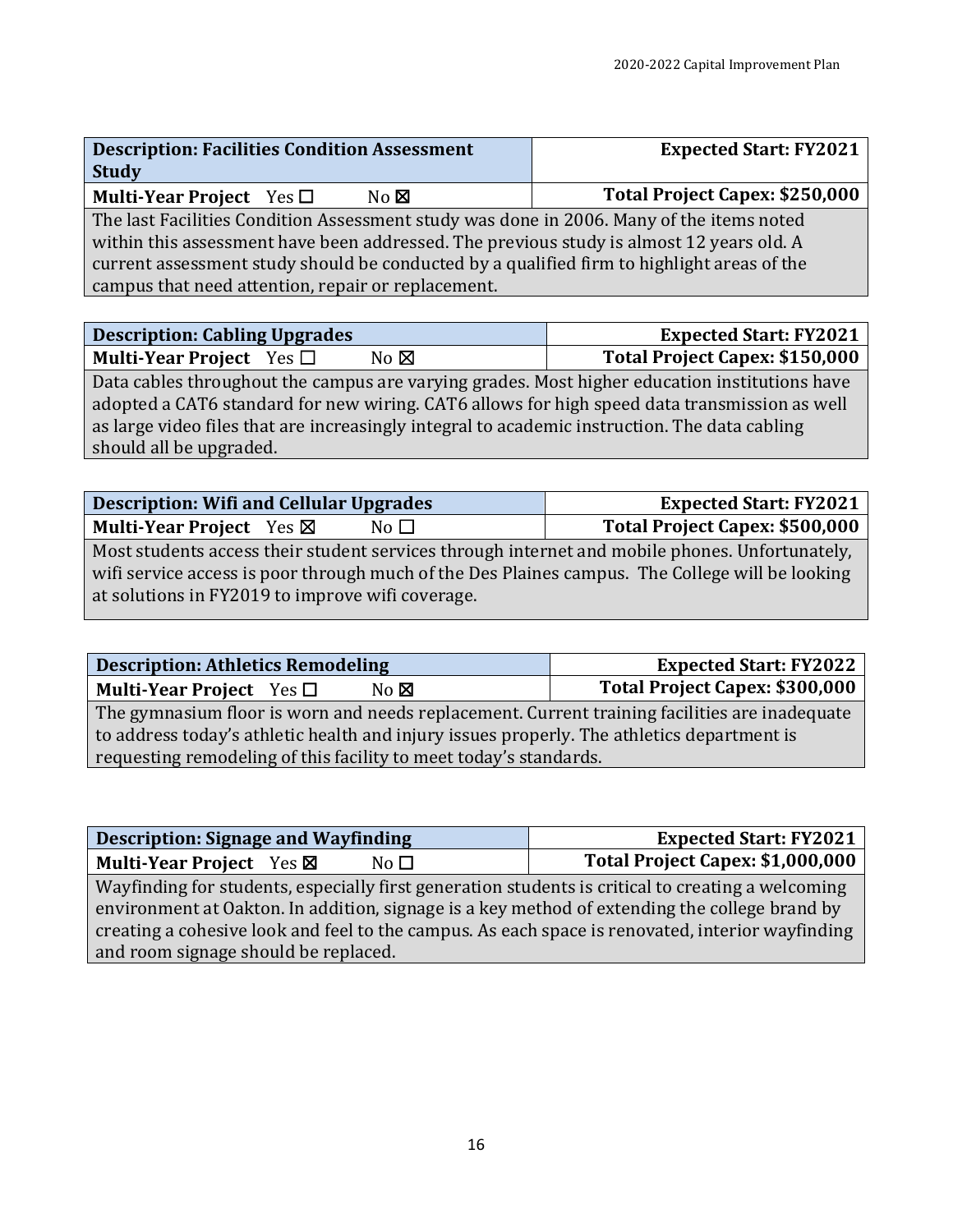# **IMPACT ON CURRENT AND FUTURE OPERATING BUDGETS**

The projects scheduled for completion in FY2020 are not anticipated to have a material financial impact on the college. Space will not be created or expanded. Additional staff for custodial, maintenance, or grounds will not be needed. The impact on utilities will also be negligible. While some of the remodeled space will be retrofitted with LED lighting, the energy reduction in FY2020 will likely be offset by increased utility usage during construction.

The financial impact of future years projects cannot be determined at this time as the college has not formalized those projects.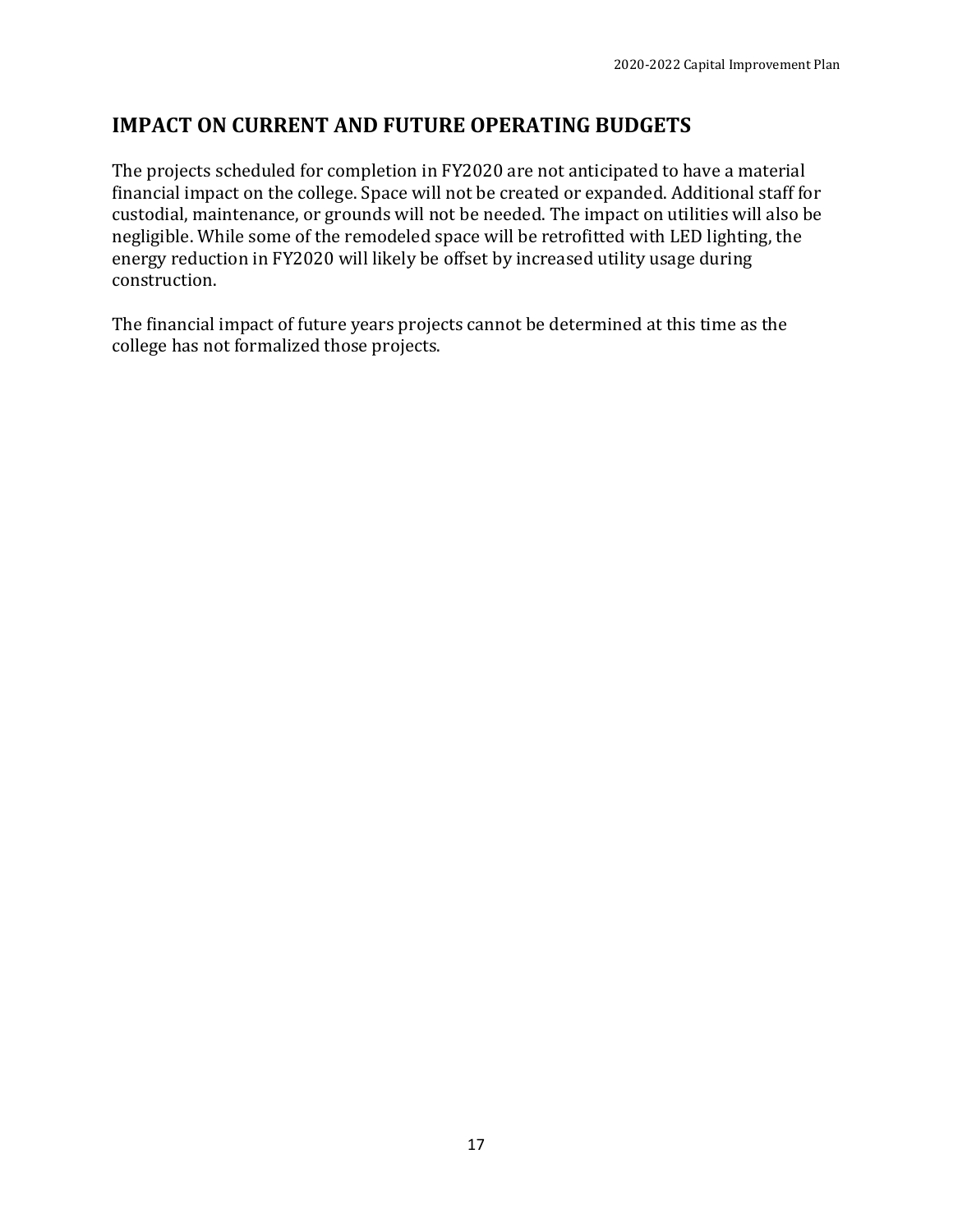# **CAPITAL FUNDING SOURCE DESCRIPTIONS**

## **Resource Allocation and Management Plan (R.A.M.P.)**

A community college may request state funding for up to 75 percent of total project costs of any type of project listed in ICCB Rule 1501.603. The vehicle for requesting state funds is the Resource Allocation Management Program (RAMP) request submitted to the ICCB in July of each year. ICCB staff reviews all requests submitted in RAMP to determine their eligibility for funding. Eligible projects are then rated and prioritized. The projects receiving the highest evaluation are submitted to the ICCB for its consideration. Approved projects comprise the annual ICCB budget request to the Illinois Board of Higher Education (IBHE). Final approval and funding for RAMP projects are dependent on recommendations and action by the Governor and State Legislature.

## **Protection, Health and Safety Funds**

Protection, health, and safety projects are authorized by Section 3-20.3.01 of the Public Community College Act. The purpose of this funding is to alter and repair the facilities of a district such that the health and safety of the occupants may be projected, energy may be conserved, handicapped accessibility may be increased, the structural integrity of the Facility Services may be preserved, or environmental hazards corrected.

Section 3-20.3.01 of the Public Community College Act provides two methods of funding protection, health, and safety projects. ICCB approval is required for either method. Upon approval, the ICCB will issue a certificate of approval authorizing the college to sell bonds or levy a tax. The law permits a college to have a total of \$4.5 million in protection, health, and safety bonds outstanding at any one time. Taxes may be levied up to \$.05 per \$100 of equalized assessed valuation for any one year. Also, projects may be funded using both bond proceeds and tax levy authority.

## **State Capital Renewal Grants**

Capital renewal grants are state funds allocated proportionally to each community college district based on the latest fall on-campus non-residential gross square feet of facilities as certified by the ICCB. Such grants are to be utilized for miscellaneous capital improvements such as rehabilitation, remodeling, improvement, and repair; architect/engineer services; supplies; fixed equipment, and materials; and all other expenses required to complete the work. These funds will not lapse at the end of the fiscal year.

## **Operations and Maintenance Restricted Funds**

O&M Restricted Funds are identified as surplus monies from the Education and  $\theta \& M$  levy used for building and site acquisition purposes. Funds identified as surplus in the Education and O & M Funds for the current fiscal year will be transferred at year-end into this fund.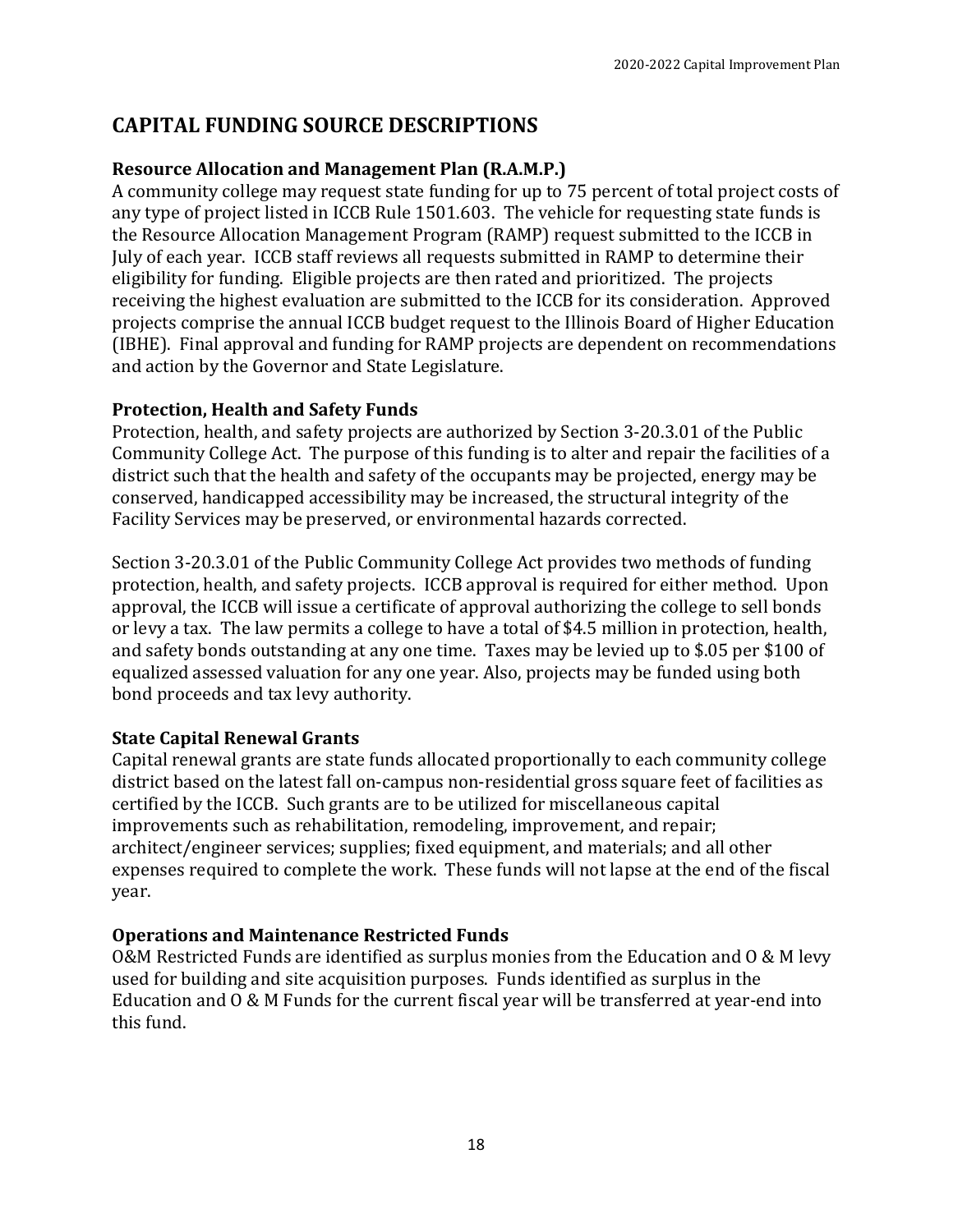#### **Bond Funding**

The College has the ability to raise funds from the capital markets through the issuance of bonds and/or debt certificates. Bonds can be sold and repaid with either property taxes or a specific revenue source. Bonds supported by property taxes must be approved by district voters via ballot through referendum. Alternative revenue bonds or debt certificates can be sold if a specific revenue source is identified, such as tuition, and pledged to repay debt service.

## **Capital Assessment Fee**

A capital assessment fee is currently levied at the rate of \$2 per credit hour. This assessment supports master plan projects and all other capital spending. This fee is paid by all students and is solely used for capital projects. The fee is renewed annually.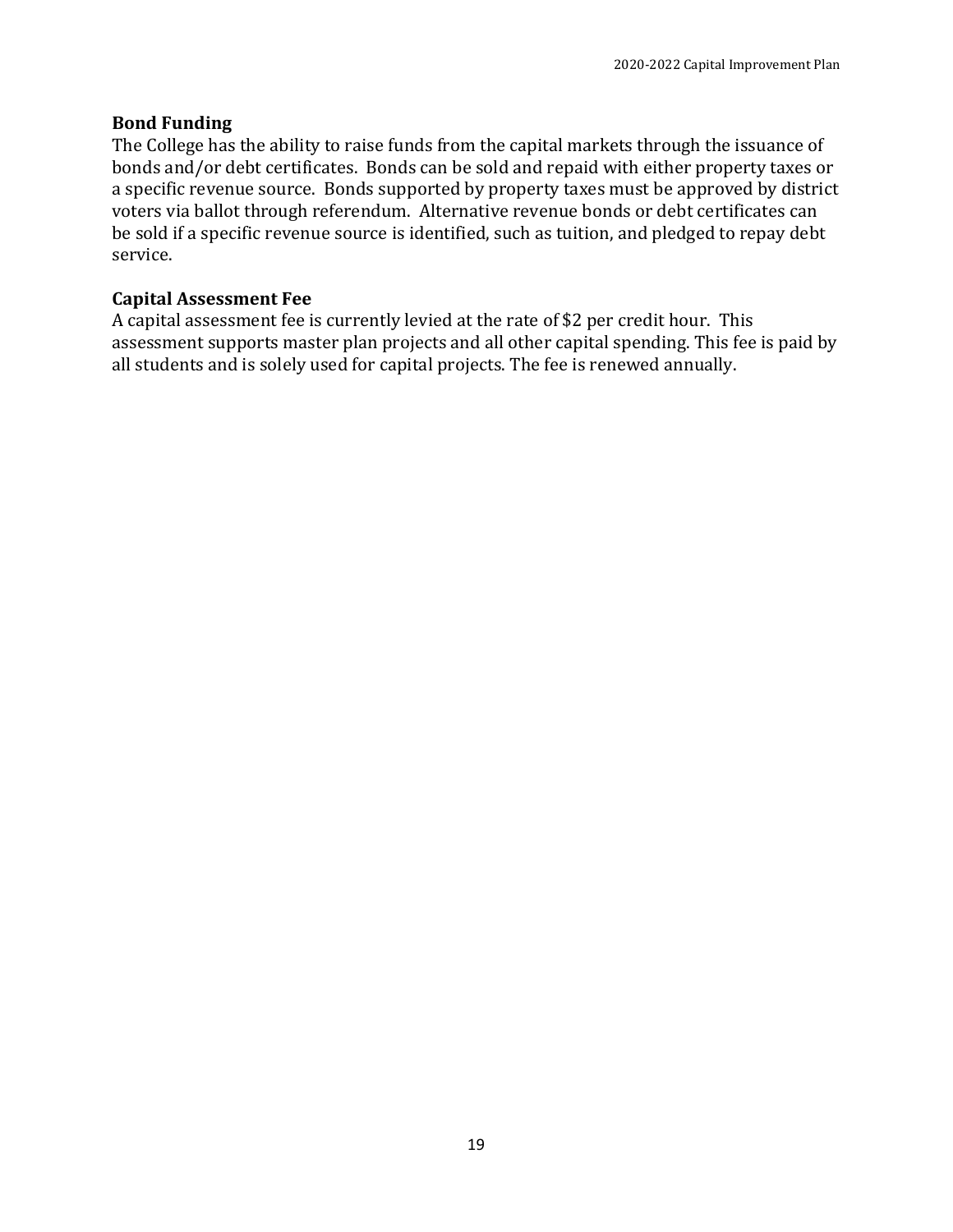# **ANTICIPATED CAPITAL FUNDING SOURCES AND USES**

We anticipated that funding for the FY2019 CIP and projects beyond that timeline will come from a combination of the following sources:

(1) Student Fees

(2) O&M Restricted Prior Fund Balance (Capital Fund 03)

(3) Net Asset Fund Balance (Reserve Fund 01 and Reserve Fund 02)

| <b>SOURCES</b>                            | <b>FY2020</b>    | <b>FY2021</b>   | <b>FY2022</b>   |
|-------------------------------------------|------------------|-----------------|-----------------|
| Student fees                              | \$335,000        | \$335,000       | \$34,000        |
| Prior-Year Fund 03 Balance                | 8,022,727        | $\theta$        | $\Omega$        |
| Reserve Fund 01 and 02 Balance            |                  |                 |                 |
| Bond Proceeds (future)                    | \$<br>10,500,000 | \$<br>7,459,000 | \$<br>2,041,000 |
| <b>TOTAL</b>                              | \$<br>18,857,727 | \$<br>7,794,000 | \$<br>2,075,000 |
|                                           |                  |                 |                 |
| <b>USES</b>                               |                  |                 |                 |
| Capital Renewal & Deferred<br>Maintenance | 7,212,522        | 7,094,000       | 1,675,000       |
| Capital Improvement -                     |                  | $\theta$        | $\Omega$        |
| West End Remodeling                       | 5,500,000        |                 |                 |
| Skokie Campus Remodeling                  | \$<br>5,345,205  | \$              | \$              |
| Capitalized Software & Equipment          | 800,000          | 700,000         | 400,000         |
|                                           |                  |                 |                 |
| <b>TOTAL</b>                              | \$<br>18,857,727 | \$<br>7,794,000 | \$<br>2,075,000 |

Student fees are estimated at \$335,000 annually as the result of a \$2 per credit hour fee assessed on each paid credit hour. The funds are collected each semester and transferred to the O&M Restricted fund for capital purposes. The fee requires annual approval and is not guaranteed in future fiscal years.

The prior-year fund balance results from funds remaining in Fund 03 that were devoted to prior Master Plan projects through FY2018. Estimated year-end funds available to budget are expected to total \$8.0 million. Funds results from unspent project funds raised through two public debt offerings and transfers from the college reserve fund.

The college also has additional capacity to issue non-referendum debt to complete the capital projects. In April 2018, the College issued \$5.2 million using the debt service extension base (DSEB). The College is working with its financial advisors to review the timing for a \$20 million bond issuance in early 2020, which is reflected in the table above and spread across three years.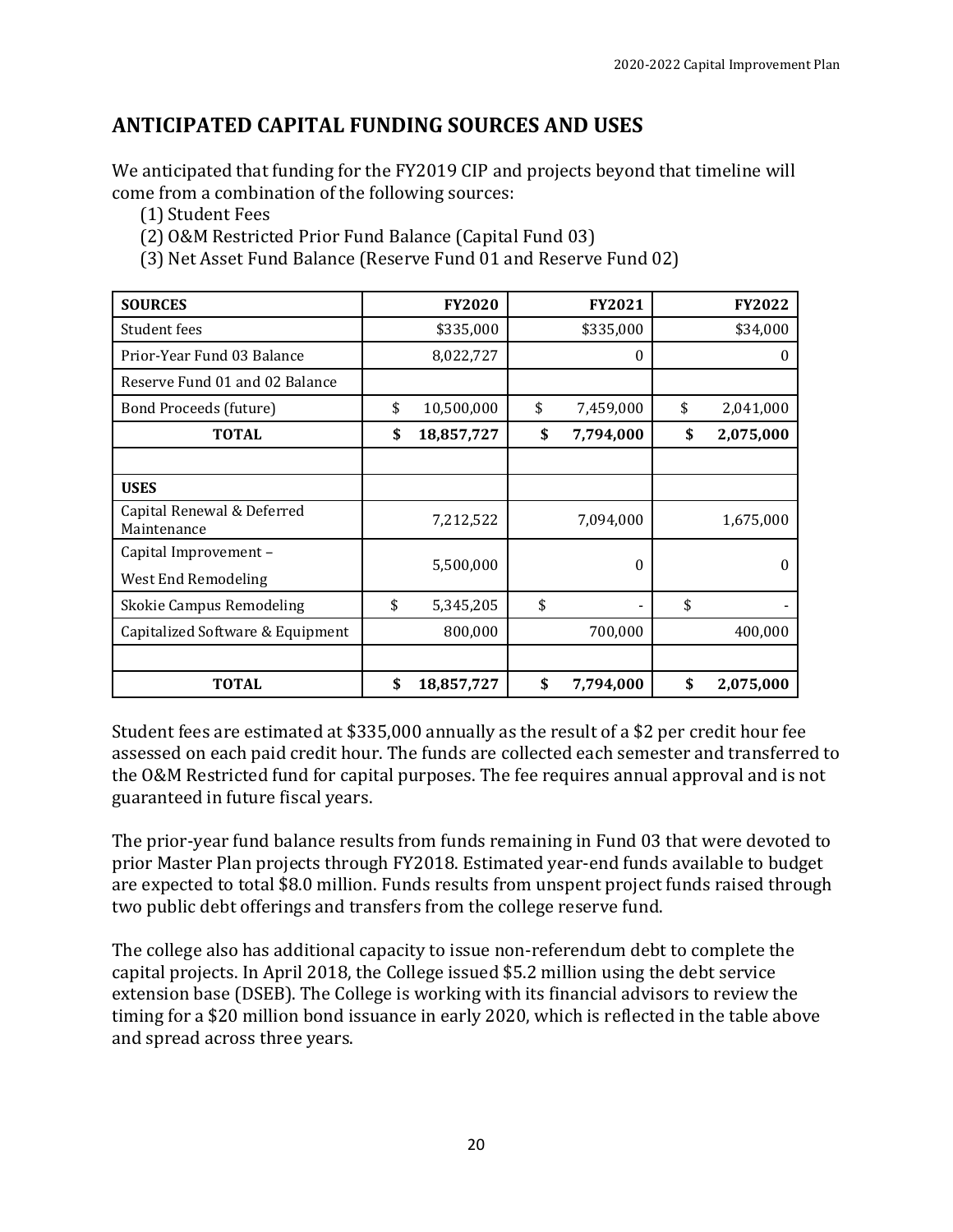## **SUSTAINABILITY**

As the master plan progresses, the college should consider key items that reduce energy costs, reduce the college's greenhouse gas (GHG) foot print and serve as a "learning laboratory" for Oakton faculty and students. Some items to be considered include:

- Final conversion of heating to natural gas from electric
- Replace all lighting with LED fixtures
- Install solar panels to offset electricity consumption
- Install more windows/skylights and utilize daylight harvesting technology to control lighting
- Replace annual plants with native perennial plants to reduce
- Reduce or eliminate grass turf by more than 50 percent and install "prairie pockets" highlighting plants native to the region
- Restore the natural areas surrounding the Des Plaines campus by eliminating invasive species, planting native species, creating natural habitats and funding long term maintenance
- Convert the campus fleet to electric or hybrid vehicles where possible
- Encourage sustainable commuting with electric car charging stations, preferred parking spaces for EPA certified "green" vehicles, and create an Oakton shuttle with the regional transportation authority to increase public transportation options
- Create campus sustainability standards for new construction or remodeling such as minimum LEED certification, Energy Star certification or other internationally recognized standards
- Create a Sustainability Education Path throughout both campuses that highlights and educates about all sustainability efforts to educate students and community members